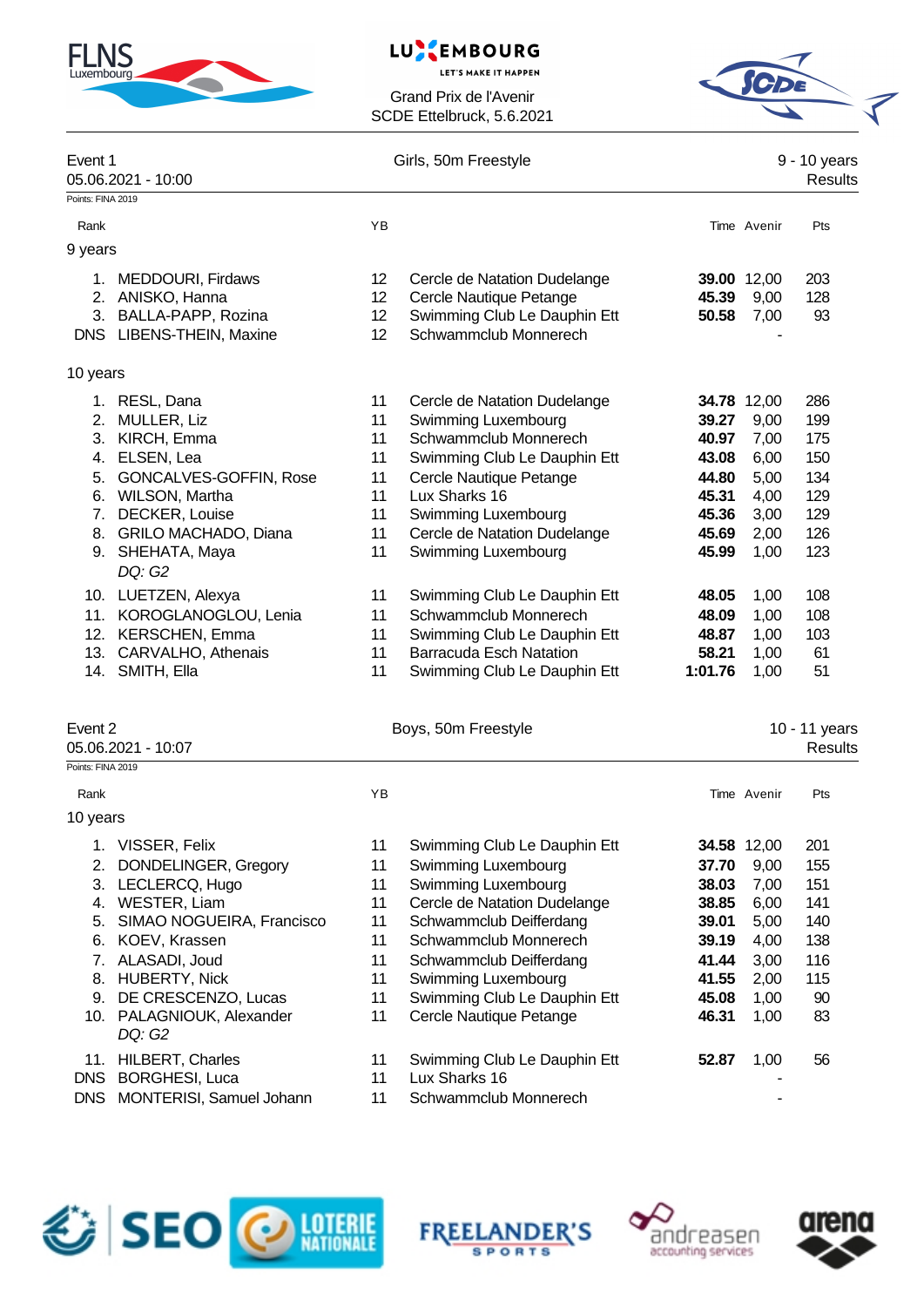

#### **EMBOURG** LU **LET'S MAKE IT HAPPEN** Grand Prix de l'Avenir SCDE Ettelbruck, 5.6.2021



#### Event 2, Boys, 50m Freestyle

#### 11 years

|            | CARNEIRO, Vasco              | 10 | Swimming Luxembourg          | 32.23 | 12,00 | 248 |
|------------|------------------------------|----|------------------------------|-------|-------|-----|
| 2.         | <b>SCHEECK, Lennox</b>       | 10 | Cercle Nautique Petange      | 32.85 | 9,00  | 234 |
| 3.         | COLLOMB, Robin               | 10 | Swimming Luxembourg          | 32.93 | 7,00  | 232 |
| 4.         | WARD, James                  | 10 | Schwammclub Monnerech        | 33.30 | 6.00  | 225 |
| 5.         | <b>TORRES DAENZER, Artur</b> | 10 | Swimming Luxembourg          | 35.53 | 5.00  | 185 |
| 6.         | BENTO, Rodrigo               | 10 | Swimming Luxembourg          | 35.92 | 4.00  | 179 |
| 7.         | MOOG, Paul                   | 10 | Swimming Luxembourg          | 36.69 | 3,00  | 168 |
| 8.         | STAICU, Razvan               | 10 | Swimming Club Le Dauphin Ett | 39.10 | 2,00  | 139 |
| 9.         | <b>BOLSHAKOV, Arseniy</b>    | 10 | Schwammclub Monnerech        | 40.33 | 1,00  | 126 |
| 10.        | SHCHERBAKOV, Simon           | 10 | Swimming Luxembourg          | 40.41 | 1,00  | 126 |
| 11.        | SASSI, Yanis                 | 10 | Cercle de Natation Dudelange | 40.72 | 1.00  | 123 |
| 12.        | LOPES MANCO, Calvin          | 10 | Cercle de Natation Dudelange | 40.90 | 1,00  | 121 |
| 13.        | <b>ONOFRIO, Gabriel</b>      | 10 | Cercle de Natation Dudelange | 41.36 | 1,00  | 117 |
| 14.        | <b>BLECKMANN, Antoine</b>    | 10 | Swimming Luxembourg          | 43.46 | 1,00  | 101 |
| 15.        | RICHETTA, Alexander          | 10 | Swimming Luxembourg          | 43.56 | 1,00  | 100 |
| <b>DNS</b> | VANOLI, Matteo               | 10 | Schwammclub Monnerech        |       |       |     |
| <b>DNS</b> | <b>WIRION, Tunn</b>          | 10 | Cercle de Natation Dudelange |       |       |     |
| WDR        | <b>CHATAIGNIER, Paul</b>     | 10 | Swimming Luxembourg          |       |       |     |

# Event 3 Girls, 50m Breaststroke 6 and 5 and 5 and 5 and 5 and 5 and 5 and 5 and 5 and 5 and 6 and 5 and 6 and 5 and 6 and 5 and 6 and 5 and 6 and 5 and 6 and 5 and 6 and 5 and 6 and 5 and 6 and 5 and 6 and 5 and 6 and 5 an Points: FINA 2019

|                   | 05.06.2021 - 10:19<br>Results |    |                              |         |             |            |  |
|-------------------|-------------------------------|----|------------------------------|---------|-------------|------------|--|
| Points: FINA 2019 |                               |    |                              |         |             |            |  |
| Rank              |                               | ΥB |                              |         | Time Avenir | <b>Pts</b> |  |
| 9 years           |                               |    |                              |         |             |            |  |
|                   | MEDDOURI, Firdaws             | 12 | Cercle de Natation Dudelange |         | 51.97 12,00 | 165        |  |
| 2.                | ANISKO, Hanna                 | 12 | Cercle Nautique Petange      | 57.32   | 9.00        | 123        |  |
|                   | 3. BALLA-PAPP, Rozina         | 12 | Swimming Club Le Dauphin Ett | 1:09.60 | 7.00        | 69         |  |
|                   | DNS LIBENS-THEIN, Maxine      | 12 | Schwammclub Monnerech        |         |             |            |  |
|                   |                               |    |                              |         |             |            |  |

#### 10 years

| 1.  | RESL, Dana                    | 11 | Cercle de Natation Dudelange   | 47.91   | 12.00 | 211 |
|-----|-------------------------------|----|--------------------------------|---------|-------|-----|
|     | 2. MULLER, Liz                | 11 | Swimming Luxembourg            | 55.23   | 9.00  | 138 |
| 3.  | ELSEN, Lea                    | 11 | Swimming Club Le Dauphin Ett   | 55.49   | 7.00  | 136 |
| 4.  | KIRCH, Emma                   | 11 | Schwammclub Monnerech          | 55.79   | 6.00  | 134 |
|     | 5. KOROGLANOGLOU, Lenia       | 11 | Schwammclub Monnerech          | 56.45   | 5,00  | 129 |
| 6.  | WILSON, Martha                | 11 | Lux Sharks 16                  | 56.67   | 4,00  | 128 |
| 7.  | DECKER, Louise                | 11 | Swimming Luxembourg            | 56.69   | 3.00  | 127 |
| 8.  | <b>GONCALVES-GOFFIN, Rose</b> | 11 | Cercle Nautique Petange        | 57.50   | 2.00  | 122 |
| 9.  | <b>GRILO MACHADO, Diana</b>   | 11 | Cercle de Natation Dudelange   | 57.78   | 1.00  | 120 |
|     | 10. SHEHATA, Maya             | 11 | Swimming Luxembourg            | 1:00.53 | 1.00  | 105 |
| 11. | SMITH, Ella                   | 11 | Swimming Club Le Dauphin Ett   | 1:03.54 | 1,00  | 90  |
|     | 12. LUETZEN, Alexya           | 11 | Swimming Club Le Dauphin Ett   | 1:05.77 | 1.00  | 81  |
|     | 13. KERSCHEN, Emma            | 11 | Swimming Club Le Dauphin Ett   | 1:08.57 | 1.00  | 72  |
|     | 14. CARVALHO, Athenais        | 11 | <b>Barracuda Esch Natation</b> | 1:11.99 | 1.00  | 62  |







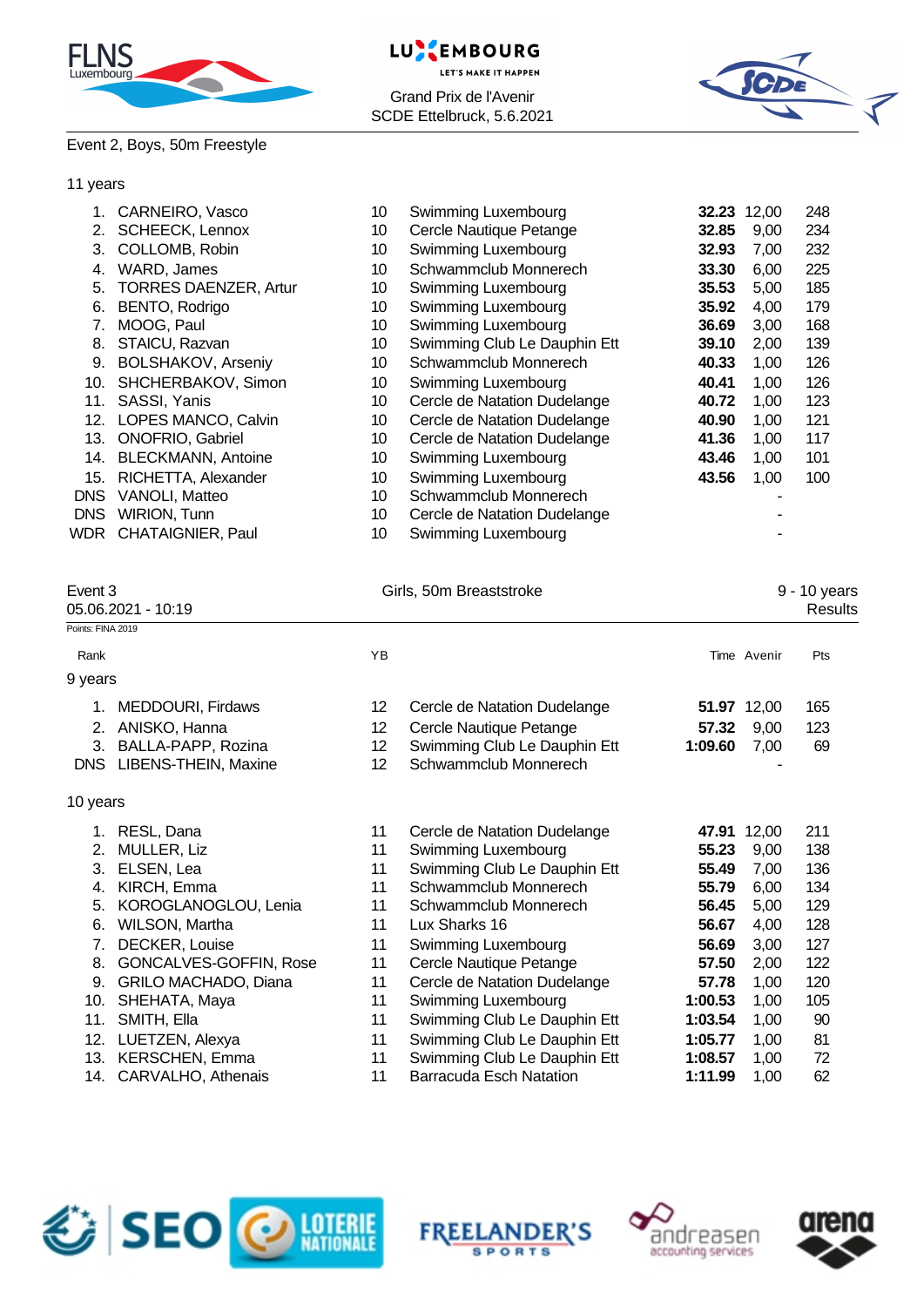

# LUXEMBOURG

**LET'S MAKE IT HAPPEN** 

Grand Prix de l'Avenir SCDE Ettelbruck, 5.6.2021



| Event 4<br>Points: FINA 2019 | 05.06.2021 - 10:26           |    | Boys, 50m Breaststroke       |         |             | 10 - 11 years<br>Results |
|------------------------------|------------------------------|----|------------------------------|---------|-------------|--------------------------|
|                              |                              |    |                              |         |             |                          |
| Rank                         |                              | YB |                              |         | Time Avenir | Pts                      |
| 10 years                     |                              |    |                              |         |             |                          |
|                              | 1. VISSER, Felix             | 11 | Swimming Club Le Dauphin Ett |         | 47.57 12,00 | 149                      |
|                              | 2. DONDELINGER, Gregory      | 11 | Swimming Luxembourg          | 51.24   | 9,00        | 119                      |
|                              | 3. LECLERCQ, Hugo            | 11 | Swimming Luxembourg          | 53.80   | 7,00        | 103                      |
|                              | 4. KOEV, Krassen             | 11 | Schwammclub Monnerech        | 54.05   | 6,00        | 101                      |
|                              | DQ: B14                      |    |                              |         |             |                          |
|                              | 5. SIMAO NOGUEIRA, Francisco | 11 | Schwammclub Deifferdang      | 55.08   | 5,00        | 96                       |
|                              | 6. PALAGNIOUK, Alexander     | 11 | Cercle Nautique Petange      | 55.18   | 4,00        | 95                       |
|                              | 7. ALASADI, Joud             | 11 | Schwammclub Deifferdang      | 55.81   | 3,00        | 92                       |
|                              | 8. HUBERTY, Nick             | 11 | Swimming Luxembourg          | 56.49   | 2,00        | 89                       |
|                              | 9. WESTER, Liam              | 11 | Cercle de Natation Dudelange | 59.56   | 1,00        | 76                       |
|                              | 10. DE CRESCENZO, Lucas      | 11 | Swimming Club Le Dauphin Ett | 1:00.48 | 1,00        | 72                       |
|                              | DQ: B14                      |    |                              |         |             |                          |
|                              | 11. HILBERT, Charles         | 11 | Swimming Club Le Dauphin Ett | 1:03.15 | 1,00        | 63                       |
| <b>DNS</b>                   | <b>BORGHESI, Luca</b>        | 11 | Lux Sharks 16                |         |             |                          |
|                              | DNS MONTERISI, Samuel Johann | 11 | Schwammclub Monnerech        |         |             |                          |
|                              |                              |    |                              |         |             |                          |
| 11 years                     |                              |    |                              |         |             |                          |
|                              | 1. SCHEECK, Lennox           | 10 | Cercle Nautique Petange      |         | 41.84 12,00 | 219                      |
| 2.                           | CARNEIRO, Vasco              | 10 | Swimming Luxembourg          | 46.00   | 9,00        | 165                      |
| 3.                           | WARD, James                  | 10 | Schwammclub Monnerech        | 48.75   | 7,00        | 138                      |
|                              | 4. ONOFRIO, Gabriel          | 10 | Cercle de Natation Dudelange | 50.19   | 6,00        | 127                      |
| 5.                           | <b>TORRES DAENZER, Artur</b> | 10 | Swimming Luxembourg          | 50.52   | 5,00        | 124                      |
| 6.                           | COLLOMB, Robin               | 10 | Swimming Luxembourg          | 50.85   | 4,00        | 122                      |
| 7.                           | MOOG, Paul                   | 10 | Swimming Luxembourg          | 51.21   | 3,00        | 119                      |
| 8.                           | SHCHERBAKOV, Simon           | 10 | Swimming Luxembourg          | 51.84   | 2,00        | 115                      |
|                              | 9. BENTO, Rodrigo            | 10 | Swimming Luxembourg          | 51.88   | 1,00        | 115                      |
|                              | 10. SASSI, Yanis             | 10 | Cercle de Natation Dudelange | 52.22   | 1,00        | 113                      |
|                              | 11. BLECKMANN, Antoine       | 10 | Swimming Luxembourg          | 55.31   | 1,00        | 95                       |
|                              | <b>BOLSHAKOV, Arseniy</b>    | 10 | Schwammclub Monnerech        | 55.31   | 1,00        | 95                       |
|                              | 13. RICHETTA, Alexander      | 10 | Swimming Luxembourg          | 57.49   | 1,00        | 84                       |
|                              | DQ: G2                       |    |                              |         |             |                          |
|                              | 14. LOPES MANCO, Calvin      | 10 | Cercle de Natation Dudelange | 1:02.02 | 1,00        | 67                       |
| 15.                          | STAICU, Razvan               | 10 | Swimming Club Le Dauphin Ett | 1:03.63 | 1,00        | 62                       |
|                              | DNS VANOLI, Matteo           | 10 | Schwammclub Monnerech        |         |             |                          |
|                              | DNS WIRION, Tunn             | 10 | Cercle de Natation Dudelange |         |             |                          |
| <b>WDR</b>                   | CHATAIGNIER, Paul            | 10 | Swimming Luxembourg          |         |             |                          |







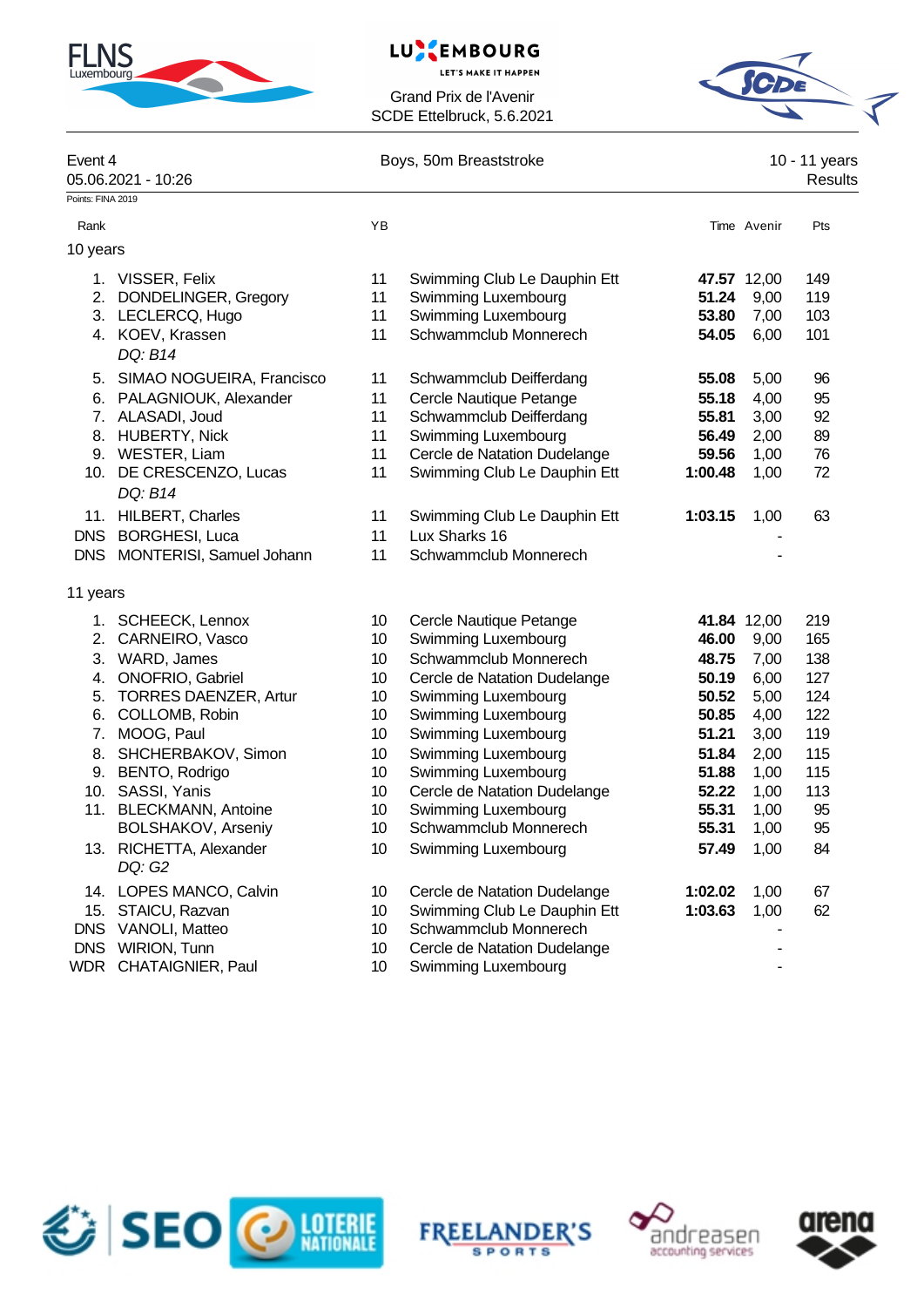

# LUXEMBOURG

**LET'S MAKE IT HAPPEN** 

Grand Prix de l'Avenir SCDE Ettelbruck, 5.6.2021



|                   | Event 5<br>05.06.2021 - 10:54 |                   | Girls, 50m Backstroke        |         |             |     |
|-------------------|-------------------------------|-------------------|------------------------------|---------|-------------|-----|
| Points: FINA 2019 |                               |                   |                              |         |             |     |
| Rank              |                               | YB                |                              |         | Time Avenir | Pts |
| 9 years           |                               |                   |                              |         |             |     |
| $1_{\cdot}$       | MEDDOURI, Firdaws             | 12                | Cercle de Natation Dudelange |         | 47.15 12,00 | 161 |
|                   | 2. ANISKO, Hanna<br>DQ: D6    | 12                | Cercle Nautique Petange      | 54.07   | 9,00        | 107 |
|                   | 3. BALLA-PAPP, Rozina         | $12 \overline{ }$ | Swimming Club Le Dauphin Ett | 1:05.68 | 7,00        | 59  |
| <b>DNS</b>        | LIBENS-THEIN, Maxine          | 12                | Schwammclub Monnerech        |         |             |     |
| 10 years          |                               |                   |                              |         |             |     |
| 1.                | RESL, Dana                    | 11                | Cercle de Natation Dudelange |         | 40.15 12,00 | 261 |
| 2.                | ELSEN, Lea                    | 11                | Swimming Club Le Dauphin Ett | 50.53   | 9,00        | 131 |
| 3.                | GONCALVES-GOFFIN, Rose        | 11                | Cercle Nautique Petange      | 50.88   | 7,00        | 128 |
| 4.                | MULLER, Liz                   | 11                | Swimming Luxembourg          | 51.00   | 6,00        | 127 |
| 5.                | KIRCH, Emma                   | 11                | Schwammclub Monnerech        | 51.25   | 5,00        | 125 |
| 6.                | KOROGLANOGLOU, Lenia          | 11                | Schwammclub Monnerech        | 54.21   | 4,00        | 106 |
| 7.                | <b>GRILO MACHADO, Diana</b>   | 11                | Cercle de Natation Dudelange | 54.69   | 3,00        | 103 |
| 8.                | SHEHATA, Maya                 | 11                | Swimming Luxembourg          | 55.20   | 2,00        | 100 |
| 9.                | DECKER, Louise                | 11                | Swimming Luxembourg          | 56.74   | 1,00        | 92  |
|                   | 10. KERSCHEN, Emma            | 11                | Swimming Club Le Dauphin Ett | 59.64   | 1,00        | 79  |
| 11.               | LUETZEN, Alexya               | 11                | Swimming Club Le Dauphin Ett | 1:00.51 | 1,00        | 76  |
| 12.               | WILSON, Martha                | 11                | Lux Sharks 16                | 1:03.53 | 1,00        | 65  |
| 13.               | SMITH, Ella                   | 11                | Swimming Club Le Dauphin Ett | 1:07.64 | 1,00        | 54  |
| 14.               | CARVALHO, Athenais            | 11                | Barracuda Esch Natation      | 1:09.53 | 1,00        | 50  |

|                   | Event 6                   |    | Boys, 50m Backstroke         |       | 10 - 11 years |         |  |
|-------------------|---------------------------|----|------------------------------|-------|---------------|---------|--|
|                   | 05.06.2021 - 11:03        |    |                              |       |               | Results |  |
| Points: FINA 2019 |                           |    |                              |       |               |         |  |
| Rank              |                           | ΥB |                              |       | Time Avenir   | Pts     |  |
| 10 years          |                           |    |                              |       |               |         |  |
| 1.                | VISSER, Felix             | 11 | Swimming Club Le Dauphin Ett | 41.28 | 12,00         | 155     |  |
| 2.                | SIMAO NOGUEIRA, Francisco | 11 | Schwammclub Deifferdang      | 43.73 | 9,00          | 131     |  |
| 3.                | WESTER, Liam              | 11 | Cercle de Natation Dudelange | 46.06 | 7,00          | 112     |  |
| 4.                | DONDELINGER, Gregory      | 11 | Swimming Luxembourg          | 46.37 | 6,00          | 110     |  |
| 5.                | PALAGNIOUK, Alexander     | 11 | Cercle Nautique Petange      | 46.52 | 5,00          | 108     |  |
| 6.                | KOEV, Krassen             | 11 | Schwammclub Monnerech        | 47.50 | 4,00          | 102     |  |
| 7.                | LECLERCQ, Hugo            | 11 | Swimming Luxembourg          | 49.52 | 3,00          | 90      |  |
| 8.                | ALASADI, Joud             | 11 | Schwammclub Deifferdang      | 50.29 | 2,00          | 86      |  |
| 9.                | <b>HUBERTY, Nick</b>      | 11 | Swimming Luxembourg          | 51.52 | 1,00          | 80      |  |
| 10.               | DE CRESCENZO, Lucas       | 11 | Swimming Club Le Dauphin Ett | 52.13 | 1,00          | 77      |  |
|                   | 11. HILBERT, Charles      | 11 | Swimming Club Le Dauphin Ett | 52.90 | 1,00          | 74      |  |
|                   | DNS BORGHESI, Luca        | 11 | Lux Sharks 16                |       |               |         |  |
|                   |                           |    |                              |       |               |         |  |

DNS MONTERISI, Samuel Johann 11 Schwammclub Monnerech

*DQ: D6*

SPO **ORDER** 

**FREELANDER'S SPORTS** 



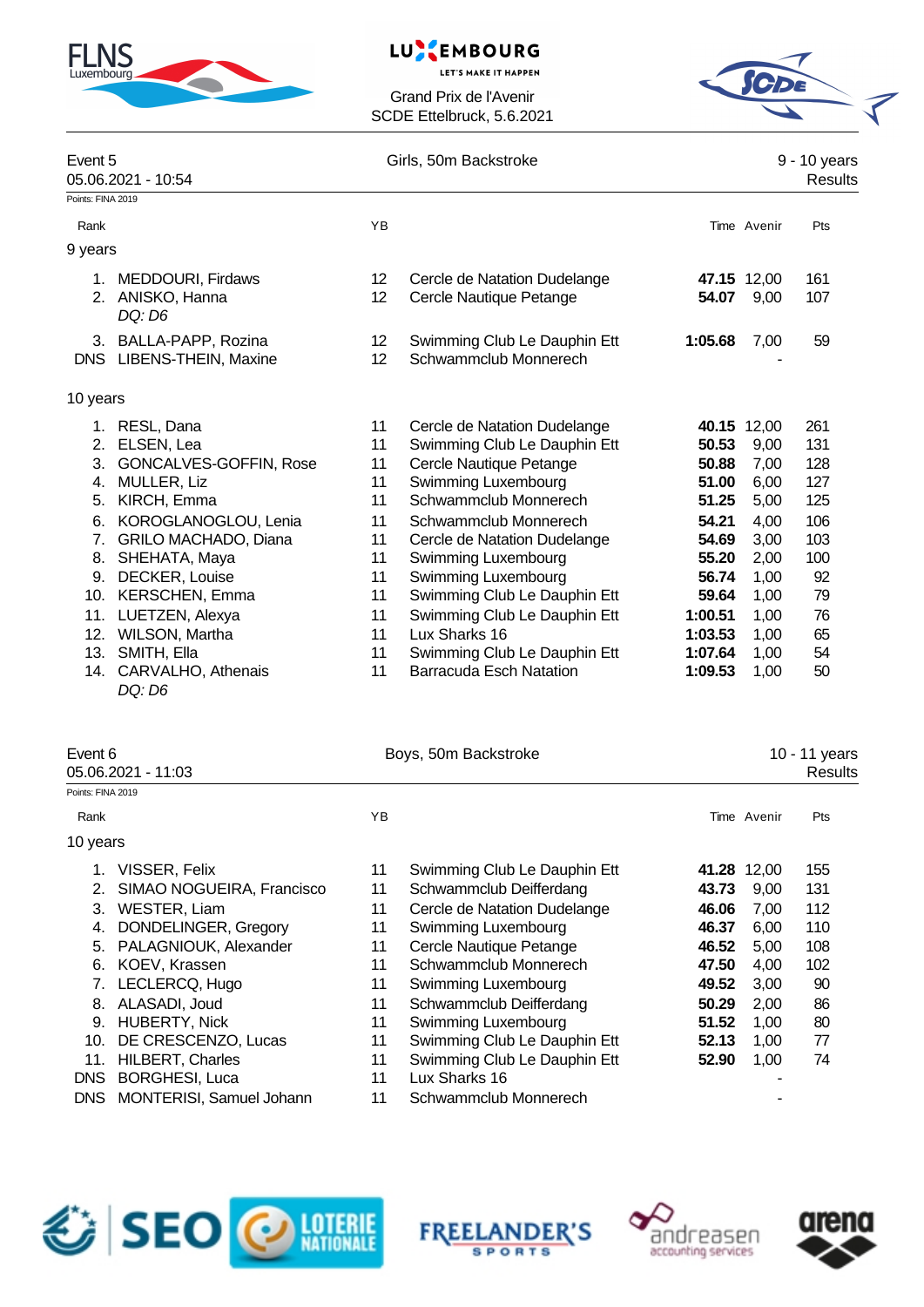





#### Event 6, Boys, 50m Backstroke

#### 11 years

|            | COLLOMB, Robin               | 10 | Swimming Luxembourg          |       | 40.19 12,00 | 168 |
|------------|------------------------------|----|------------------------------|-------|-------------|-----|
| 2.         | CARNEIRO, Vasco              | 10 | Swimming Luxembourg          | 40.85 | 9,00        | 160 |
| 3.         | WARD, James                  | 10 | Schwammclub Monnerech        | 40.88 | 7,00        | 160 |
| 4.         | <b>SCHEECK, Lennox</b>       | 10 | Cercle Nautique Petange      | 42.56 | 6,00        | 142 |
| 5.         | BENTO, Rodrigo               | 10 | Swimming Luxembourg          | 45.74 | 5.00        | 114 |
| 6.         | MOOG, Paul                   | 10 | Swimming Luxembourg          | 46.49 | 4,00        | 109 |
|            | SASSI, Yanis                 | 10 | Cercle de Natation Dudelange | 48.85 | 3,00        | 94  |
| 8.         | SHCHERBAKOV, Simon           | 10 | Swimming Luxembourg          | 49.75 | 2,00        | 89  |
| 9.         | <b>TORRES DAENZER, Artur</b> | 10 | Swimming Luxembourg          | 49.79 | 1,00        | 88  |
| 10.        | LOPES MANCO, Calvin          | 10 | Cercle de Natation Dudelange | 49.90 | 1,00        | 88  |
| 11.        | <b>ONOFRIO, Gabriel</b>      | 10 | Cercle de Natation Dudelange | 51.02 | 1,00        | 82  |
| 12.        | STAICU, Razvan               | 10 | Swimming Club Le Dauphin Ett | 52.01 | 1,00        | 77  |
| 13.        | <b>BOLSHAKOV, Arseniy</b>    | 10 | Schwammclub Monnerech        | 53.03 | 1,00        | 73  |
| 14.        | <b>BLECKMANN, Antoine</b>    | 10 | Swimming Luxembourg          | 54.80 | 1,00        | 66  |
| 15.        | RICHETTA, Alexander          | 10 | Swimming Luxembourg          | 56.59 | 1,00        | 60  |
| <b>DNS</b> | VANOLI, Matteo               | 10 | Schwammclub Monnerech        |       |             |     |
| <b>DNS</b> | <b>WIRION, Tunn</b>          | 10 | Cercle de Natation Dudelange |       |             |     |
| WDR        | <b>CHATAIGNIER, Paul</b>     | 10 | Swimming Luxembourg          |       |             |     |
|            |                              |    |                              |       |             |     |

| Event 7                  | 05.06.2021 - 11:16                       |          |         | Girls, 100m Medley |                              |               | 9 - 10 years<br><b>Results</b> |     |
|--------------------------|------------------------------------------|----------|---------|--------------------|------------------------------|---------------|--------------------------------|-----|
| Points: FINA 2019        |                                          |          |         |                    |                              |               |                                |     |
| Rank                     |                                          |          |         | YB                 |                              |               | Time Avenir                    | Pts |
| 9 years                  |                                          |          |         |                    |                              |               |                                |     |
|                          | 1. MEDDOURI, Firdaws<br>50m:<br>48.94    | 100m:    | 54.14   | 12                 | Cercle de Natation Dudelange | 1:43.08 12,00 |                                | 164 |
|                          | 2. ANISKO, Hanna<br>57.11<br>50m:        | 100m:    | 57.74   | 12                 | Cercle Nautique Petange      | 1:54.85       | 9,00                           | 119 |
| DNS LIBENS-THEIN, Maxine |                                          |          |         | 12                 | Schwammclub Monnerech        |               |                                |     |
| 10 years                 |                                          |          |         |                    |                              |               |                                |     |
|                          | 1. RESL, Dana<br>50m:<br>42.42           | 100m:    | 52.01   | 11                 | Cercle de Natation Dudelange | 1:34.43 12,00 |                                | 214 |
|                          | 2. KIRCH, Emma<br>$50m$ :<br>53.49       | $100m$ : | 56.64   | 11                 | Schwammclub Monnerech        | 1:50.13       | 9,00                           | 135 |
|                          | 3. MULLER, Liz<br>$50m$ :<br>50.99       | 100m:    | 59.73   | 11                 | Swimming Luxembourg          | 1:50.72       | 7,00                           | 132 |
| 4.                       | GONCALVES-GOFFIN, Rose<br>53.52<br>50m:  | $100m$ : | 57.24   | 11                 | Cercle Nautique Petange      | 1:50.76       | 6,00                           | 132 |
| 5.                       | DECKER, Louise<br>50m:<br>53.71          | 100m:    | 58.48   | 11                 | Swimming Luxembourg          | 1:52.19       | 5,00                           | 127 |
| 6.                       | ELSEN, Lea<br>50m:<br>59.56              | 100m:    | 58.74   | 11                 | Swimming Club Le Dauphin Ett | 1:58.30       | 4,00                           | 108 |
| 7.                       | KOROGLANOGLOU, Lenia<br>1:02.33<br>50m:  | 100m:    | 56.66   | 11                 | Schwammclub Monnerech        | 1:58.99       | 3,00                           | 107 |
|                          | 8. GRILO MACHADO, Diana<br>50m:<br>57.62 | 100m:    | 1:01.72 | 11                 | Cercle de Natation Dudelange | 1:59.34       | 2,00                           | 106 |







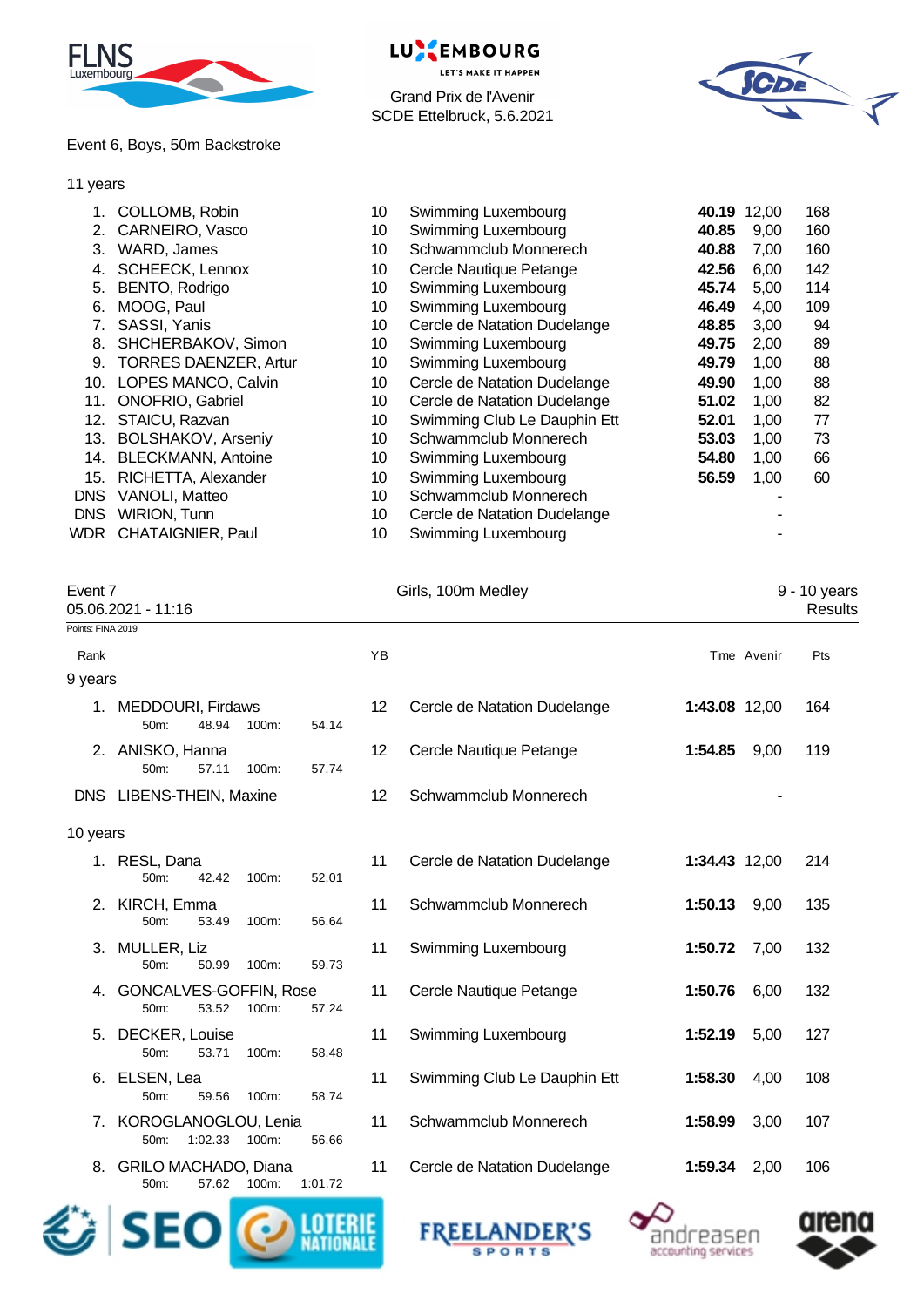

#### LU. **EMBOURG**

**LET'S MAKE IT HAPPEN** 

Grand Prix de l'Avenir SCDE Ettelbruck, 5.6.2021



#### Event 7, Girls, 100m Medley, 10 years

| Rank |                                                   | YB            |                              |         | Time Avenir | Pts |
|------|---------------------------------------------------|---------------|------------------------------|---------|-------------|-----|
| 9.   | SHEHATA, Maya<br>57.55<br>$100m$ :<br>$50m$ :     | 11<br>1:03.62 | Swimming Luxembourg          | 2:01.17 | 1.00        | 101 |
| 10.  | WILSON, Martha<br>1:06.21<br>$100m$ :<br>$50m$ :  | 11<br>56.79   | Lux Sharks 16                | 2:03.00 | 1,00        | 96  |
| 11.  | LUETZEN, Alexya<br>1:04.80<br>$100m$ :<br>$50m$ : | 11<br>1:05.41 | Swimming Club Le Dauphin Ett | 2:10.21 | 1.00        | 81  |
|      | 12. KERSCHEN, Emma<br>1:01.00<br>$100m$ :<br>50m  | 11<br>1:11.29 | Swimming Club Le Dauphin Ett | 2:12.29 | 1,00        | 77  |
|      | 13. CARVALHO, Athenais<br>DQ: M2                  | 11            | Barracuda Esch Natation      | 2:37.80 | 1.00        | 45  |
|      | 1:16.37<br>50 <sub>m</sub> :<br>100m:             | 1:21.43       |                              |         |             |     |

| Event 8  | 05.06.2021 - 11:28<br>Points: FINA 2019                    |       |         | Boys, 100m Medley |                              |               | 10 - 11 years<br>Results |     |
|----------|------------------------------------------------------------|-------|---------|-------------------|------------------------------|---------------|--------------------------|-----|
|          |                                                            |       |         |                   |                              |               |                          |     |
| Rank     |                                                            |       |         | YB                |                              |               | Time Avenir              | Pts |
| 10 years |                                                            |       |         |                   |                              |               |                          |     |
|          | 1. VISSER, Felix<br>50 <sub>m</sub> :<br>42.98             | 100m: | 49.55   | 11                | Swimming Club Le Dauphin Ett | 1:32.53 12,00 |                          | 160 |
|          | 2. KOEV, Krassen<br>50 <sub>m</sub> :<br>46.45             | 100m: | 51.53   | 11                | Schwammclub Monnerech        | 1:37.98       | 9,00                     | 134 |
|          | 3. LECLERCQ, Hugo<br>48.78<br>50m:                         | 100m: | 52.54   | 11                | Swimming Luxembourg          | 1:41.32       | 7,00                     | 122 |
|          | 4. DONDELINGER, Gregory<br>50m:<br>48.99                   | 100m: | 54.07   | 11                | Swimming Luxembourg          | 1:43.06       | 6,00                     | 115 |
|          | 5. SIMAO NOGUEIRA, Francisco<br>46.54<br>50 <sub>m</sub> : | 100m: | 57.96   | 11                | Schwammclub Deifferdang      | 1:44.50       | 5,00                     | 111 |
|          | 6. WESTER, Liam<br>50m:<br>50.00                           | 100m: | 56.66   | 11                | Cercle de Natation Dudelange | 1:46.66       | 4,00                     | 104 |
|          | 7. PALAGNIOUK, Alexander<br>$50m$ :<br>49.79               | 100m: | 57.33   | 11                | Cercle Nautique Petange      | 1:47.12       | 3,00                     | 103 |
|          | 8. ALASADI, Joud<br>52.93<br>50 <sub>m</sub> :             | 100m: | 56.49   | 11                | Schwammclub Deifferdang      | 1:49.42       | 2,00                     | 96  |
|          | 9. HUBERTY, Nick<br>50m:<br>55.51                          | 100m: | 1:00.68 | 11                | Swimming Luxembourg          | 1:56.19       | 1,00                     | 80  |
|          | DNS MONTERISI, Samuel Johann                               |       |         | 11                | Schwammclub Monnerech        |               |                          |     |
| 11 years |                                                            |       |         |                   |                              |               |                          |     |
|          | 1. SCHEECK, Lennox<br>40.90<br>50m:                        | 100m: | 41.47   | 10                | Cercle Nautique Petange      | 1:22.37 12,00 |                          | 227 |
|          | 2. CARNEIRO, Vasco<br>39.01<br>50m:                        | 100m: | 45.33   | 10                | Swimming Luxembourg          | 1:24.34       | 9,00                     | 211 |
| 3.       | COLLOMB, Robin<br>50m:<br>40.20                            | 100m: | 50.77   | 10                | Swimming Luxembourg          | 1:30.97       | 7,00                     | 168 |







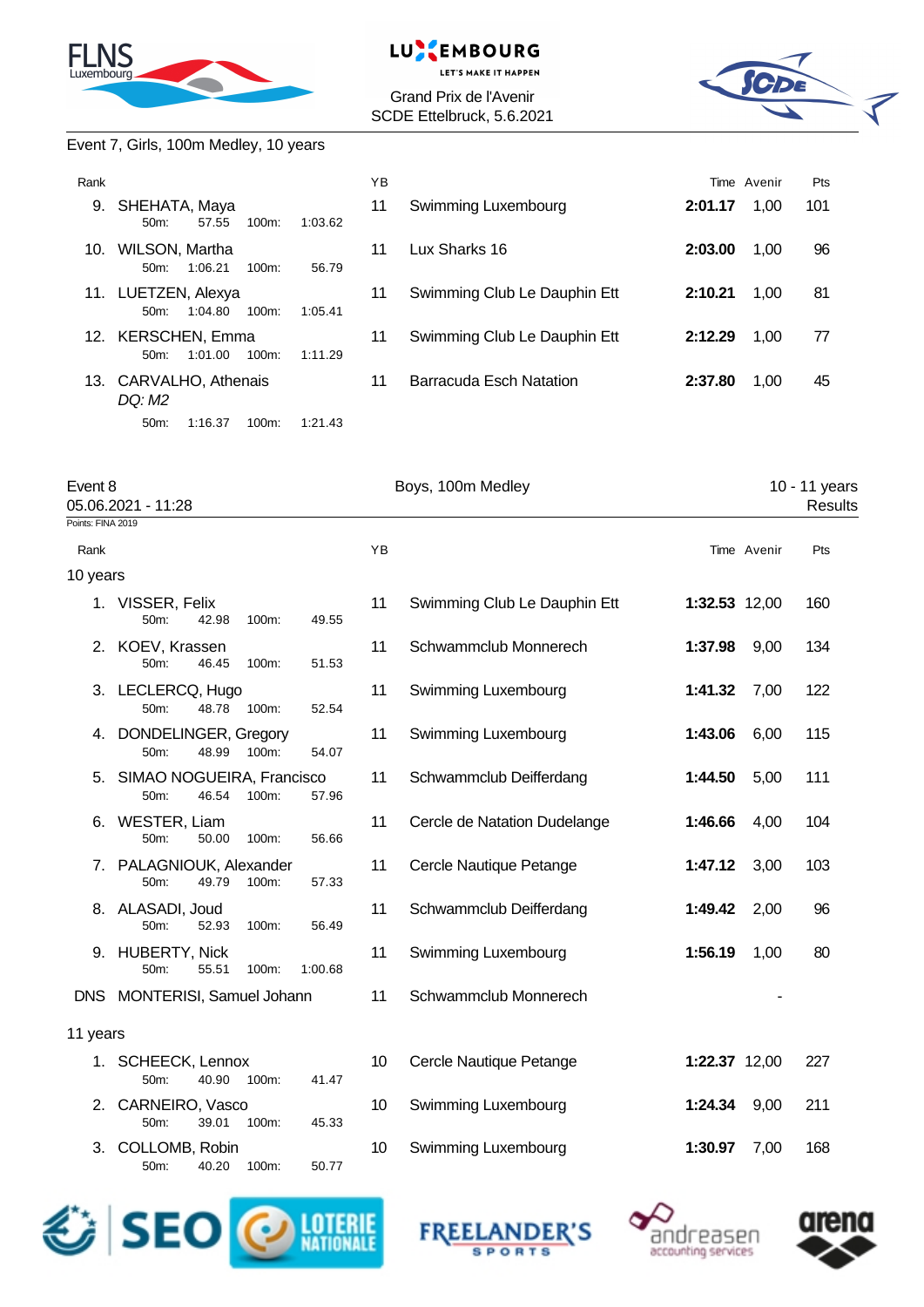

#### EMBOURG **LUNK**

**LET'S MAKE IT HAPPEN** 

Grand Prix de l'Avenir SCDE Ettelbruck, 5.6.2021



### Event 8, Boys, 100m Medley, 11 years

| Rank                      |                                                            |         | YB             |                                                                              |         | Time Avenir | Pts |
|---------------------------|------------------------------------------------------------|---------|----------------|------------------------------------------------------------------------------|---------|-------------|-----|
| 4.                        | WARD, James<br>50m:<br>41.32<br>100m:                      | 50.23   | 10             | Schwammclub Monnerech                                                        | 1:31.55 | 6,00        | 165 |
| 5.                        | BENTO, Rodrigo<br>50m:<br>44.31<br>100m:                   | 49.32   | 10             | Swimming Luxembourg                                                          | 1:33.63 | 5,00        | 154 |
| 6.                        | MOOG, Paul<br>50m:<br>44.66<br>100m:                       | 50.60   | 10             | Swimming Luxembourg                                                          | 1:35.26 | 4,00        | 146 |
| 7.                        | <b>TORRES DAENZER, Artur</b><br>48.58<br>100m:<br>50m:     | 50.02   | 10             | Swimming Luxembourg                                                          | 1:38.60 | 3,00        | 132 |
| 8.                        | SHCHERBAKOV, Simon<br>52.66<br>50m:<br>100m:               | 50.64   | 10             | Swimming Luxembourg                                                          | 1:43.30 | 2,00        | 115 |
| 9.                        | SASSI, Yanis<br>50m:<br>49.55<br>100m:                     | 54.45   | 10             | Cercle de Natation Dudelange                                                 | 1:44.00 | 1,00        | 112 |
|                           | 10. BOLSHAKOV, Arseniy<br>50m:<br>50.99<br>100m:           | 54.64   | 10             | Schwammclub Monnerech                                                        | 1:45.63 | 1,00        | 107 |
|                           | 11. LOPES MANCO, Calvin<br>49.97<br>100m:<br>50m:          | 1:01.03 | 10             | Cercle de Natation Dudelange                                                 | 1:51.00 | 1,00        | 92  |
|                           | 12. STAICU, Razvan<br>52.71<br>100m:<br>50m:               | 1:00.47 | 10             | Swimming Club Le Dauphin Ett                                                 | 1:53.18 | 1,00        | 87  |
|                           | 13. BLECKMANN, Antoine<br>100m:<br>50m:<br>55.35           | 1:00.11 | 10             | Swimming Luxembourg                                                          | 1:55.46 | 1,00        | 82  |
|                           | 14. ONOFRIO, Gabriel<br><b>DQ: P4</b>                      |         | 10             | Cercle de Natation Dudelange                                                 | 1:56.69 | 1,00        | 79  |
|                           | 50m:<br>51.82<br>100m:                                     | 1:04.87 |                |                                                                              |         |             |     |
|                           | 15. RICHETTA, Alexander<br>56.87<br>50m:<br>100m:          | 1:02.99 | 10             | Swimming Luxembourg                                                          | 1:59.86 | 1,00        | 73  |
| DNS.<br><b>DNS</b><br>WDR | VANOLI, Matteo<br><b>WIRION, Tunn</b><br>CHATAIGNIER, Paul |         | 10<br>10<br>10 | Schwammclub Monnerech<br>Cercle de Natation Dudelange<br>Swimming Luxembourg |         |             |     |







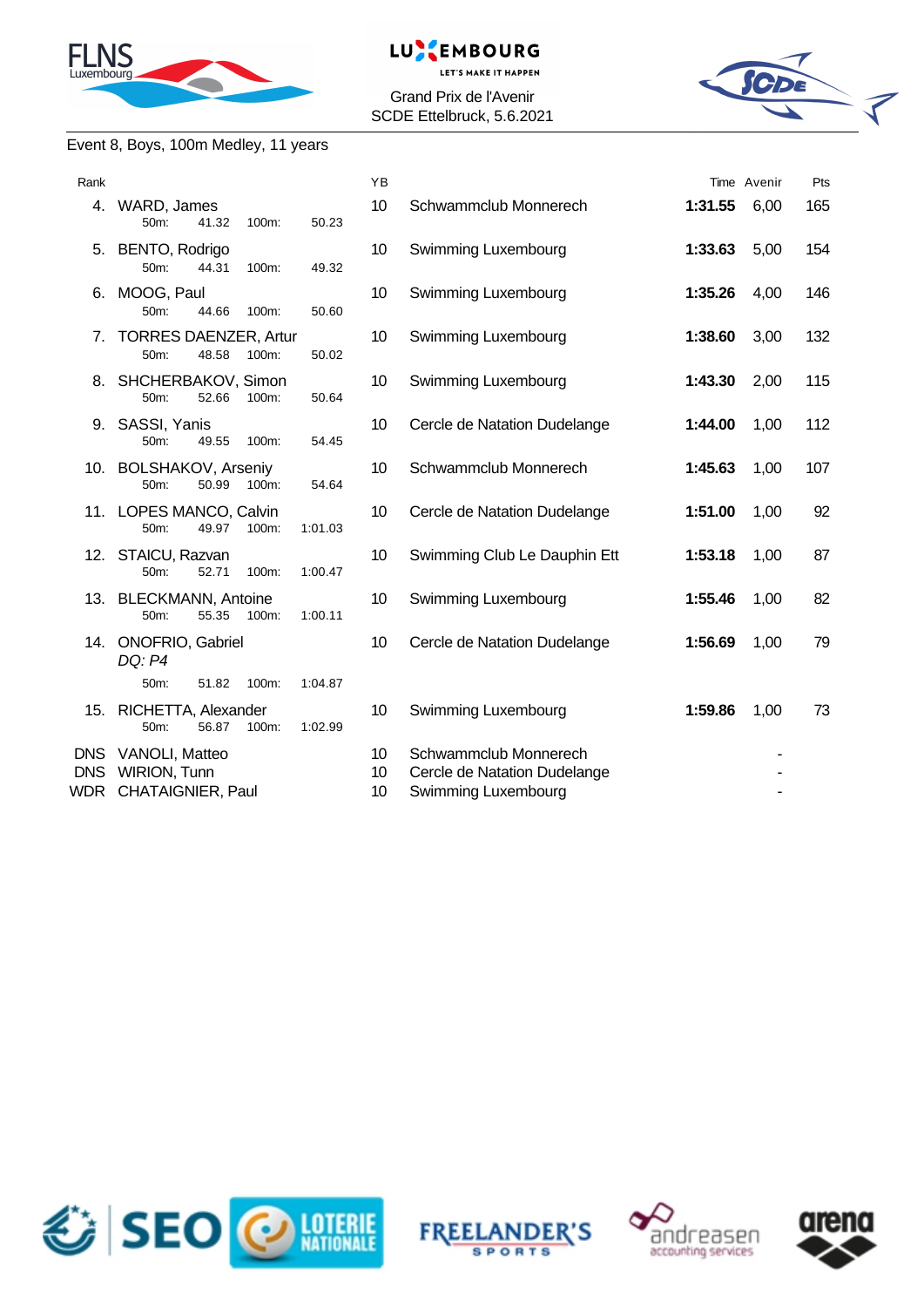

# LUXEMBOURG

**LET'S MAKE IT HAPPEN** 

Grand Prix de l'Avenir SCDE Ettelbruck, 5.6.2021



| Event 9           | 05.06.2021 - 14:00                                      |         | Girls, 100m Freestyle |                                | 11 - 12 years<br>Results |             |     |
|-------------------|---------------------------------------------------------|---------|-----------------------|--------------------------------|--------------------------|-------------|-----|
| Points: FINA 2019 |                                                         |         |                       |                                |                          |             |     |
| Rank              |                                                         |         | YB                    |                                |                          | Time Avenir | Pts |
| 11 years          |                                                         |         |                       |                                |                          |             |     |
|                   | 1. BARTHEL, Emma<br>50m:<br>33.96<br>100m:              | 36.96   | 10                    | Swimming Luxembourg            | 1:10.92 12,00            |             | 355 |
|                   | 2. PAVELEK, Mira<br>50m:<br>36.72<br>100m:              | 39.64   | 10                    | Swimming Luxembourg            | 1:16.36                  | 9,00        | 284 |
|                   | 3. LEONARD, Leni<br>50m:<br>36.55<br>100m:              | 40.77   | 10                    | Swimming Luxembourg            | 1:17.32                  | 7,00        | 274 |
|                   | 4. N'GORAN, Ashlynn<br>35.66<br>50m:<br>100m:           | 42.86   | 10                    | <b>Barracuda Esch Natation</b> | 1:18.52                  | 6,00        | 262 |
| 5.                | <b>BOUWMEISTER, Julianne</b><br>50m:<br>38.25<br>100m:  | 42.62   | 10                    | Swimming Luxembourg            | 1:20.87                  | 5,00        | 239 |
| 6.                | NIKITINA, Dana<br>50m:<br>39.12<br>100m:                | 43.45   | 10                    | Swimming Luxembourg            | 1:22.57                  | 4,00        | 225 |
|                   | 7. CRUJEIRA NEVES, Ines<br>40.99<br>50m:<br>100m:       | 43.86   | 10                    | Schwammclub Deifferdang        | 1:24.85                  | 3,00        | 207 |
|                   | 8. DONDELINGER, Eila<br>50m:<br>41.27<br>100m:          | 44.47   | 10                    | Swimming Club Le Dauphin Ett   | 1:25.74                  | 2,00        | 201 |
|                   | 9. WINDISCH, Kristina<br>50m:<br>41.48<br>100m:         | 48.86   | 10                    | Swimming Luxembourg            | 1:30.34                  | 1,00        | 172 |
|                   | 10. FUNCK, Martine<br>50m:<br>41.99<br>100m:            | 51.23   | 10                    | Swimming Luxembourg            | 1:33.22                  | 1,00        | 156 |
|                   | 11. BRUCCULERI, Isabel Louise<br>50m:<br>45.33<br>100m: | 50.22   | 10                    | Swimming Luxembourg            | 1:35.55                  | 1,00        | 145 |
|                   | 12. ERNENS, Automne<br>50m:<br>45.28<br>100m:           | 52.05   | 10                    | Schwammclub Deifferdang        | 1:37.33                  | 1,00        | 137 |
|                   | 13. KAMPE, Lara<br>50m:<br>46.86<br>100m:               | 52.52   | 10                    | Swimming Luxembourg            | 1:39.38                  | 1,00        | 129 |
|                   | 14. ALBERSMEYER, Neele<br>50m:<br>46.39<br>100m:        | 53.99   | 10 <sup>°</sup>       | Swimming Club Le Dauphin Ett   | 1:40.38                  | 1,00        | 125 |
| 15.               | PESCH, Zoe<br>49.59<br>100m:<br>50m:                    | 52.38   | 10                    | Swimming Club Le Dauphin Ett   | 1:41.97                  | 1,00        | 119 |
|                   | 16. KARNIK, Sia<br>50m:<br>46.63<br>100m:               | 55.86   | 10                    | Swimming Luxembourg            | 1:42.49                  | 1,00        | 117 |
| 17.               | SABBOURI, Sofia<br>50m:<br>48.22<br>100m:               | 56.86   | 10                    | Swimming Luxembourg            | 1:45.08                  | 1,00        | 109 |
| 18.               | HANSEN, Maya<br>50m:<br>53.04<br>100m:                  | 1:00.79 | 10                    | <b>Barracuda Esch Natation</b> | 1:53.83                  | 1,00        | 86  |







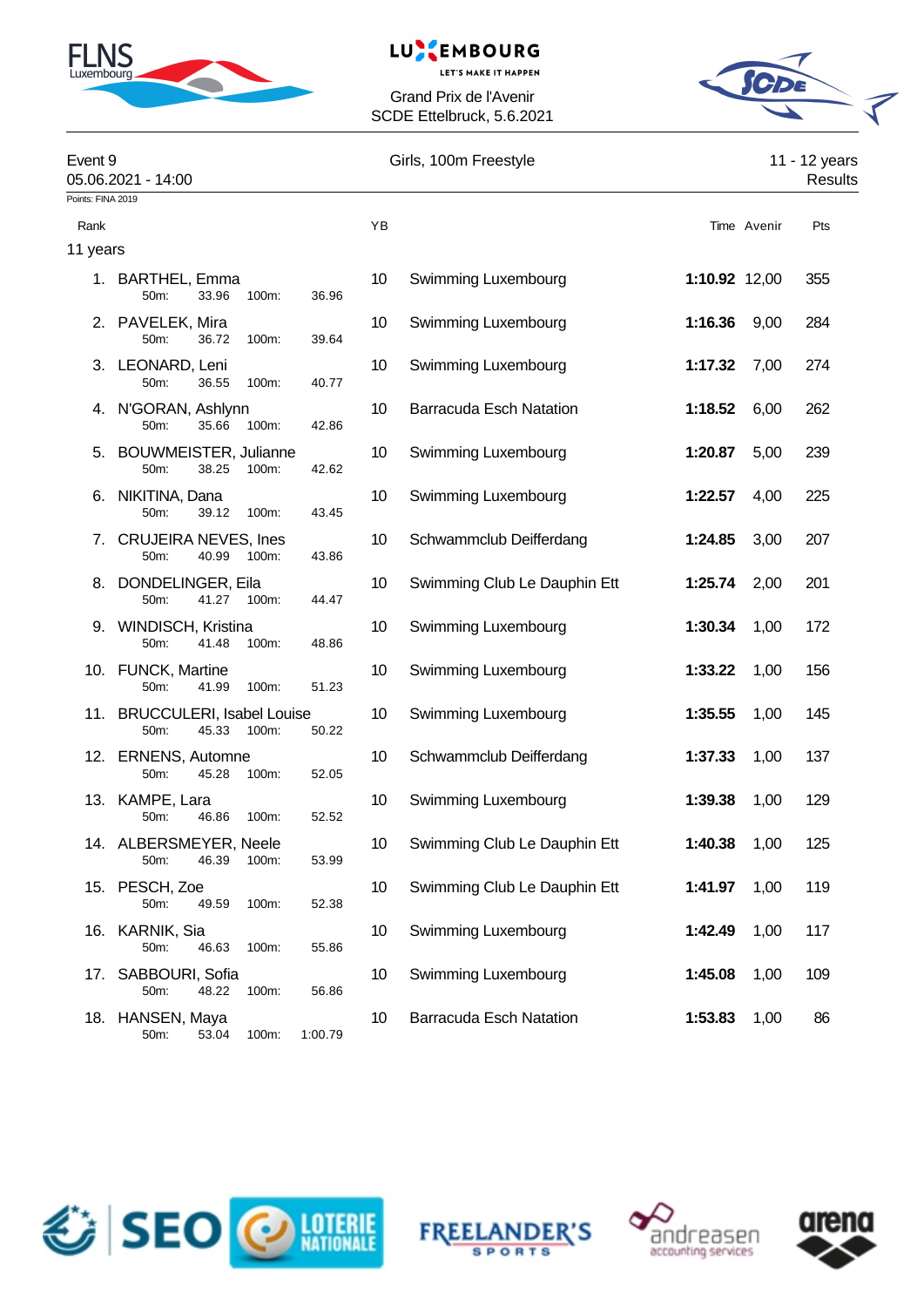



**LET'S MAKE IT HAPPEN** Grand Prix de l'Avenir

SCDE Ettelbruck, 5.6.2021



## Event 9, Girls, 100m Freestyle

#### 12 years

|     | 1. MILANOVSKA, Maja<br>50m:<br>32.35<br>100m:             | 09<br>35.89 | Swimming Luxembourg          | 1:08.24 12,00 |      | 399 |
|-----|-----------------------------------------------------------|-------------|------------------------------|---------------|------|-----|
|     | 2. GRUJIC-MARTINS, Teodora<br>50m:<br>32.63<br>100m:      | 09<br>35.73 | Swimming Luxembourg          | 1:08.36       | 9,00 | 397 |
|     | 3. CONSTANTIN, Sophia<br>50m:<br>32.96<br>100m:           | 09<br>35.90 | Swimming Luxembourg          | 1:08.86       | 7,00 | 388 |
|     | 4. LAMBIN, Elisa<br>50m:<br>33.41<br>100m:                | 09<br>36.49 | Schwammclub Deifferdang      | 1:09.90       | 6,00 | 371 |
|     | 5. OLINGER, Lilli<br>50m:<br>35.36<br>100m:               | 09<br>37.95 | Swimming Club Le Dauphin Ett | 1:13.31       | 5,00 | 322 |
|     | 6. SMITH, Josephine<br>50m:<br>35.34<br>100m:             | 09<br>38.17 | Swimming Club Le Dauphin Ett | 1:13.51       | 4,00 | 319 |
|     | 7. PIACENTINI, Giulia<br>36.39<br>50m:<br>100m:           | 09<br>40.43 | Swimming Luxembourg          | 1:16.82       | 3,00 | 279 |
|     | 8. RIVELLINI, Frida<br>34.70<br>100m:<br>50m:             | 09<br>42.47 | Swimming Luxembourg          | 1:17.17       | 2,00 | 276 |
|     | 9. KROMBACH, Eva<br>50m:<br>36.70<br>100m:                | 09<br>40.52 | Swimming Luxembourg          | 1:17.22       | 1,00 | 275 |
|     | 10. CISZEK, Alina<br>50m:<br>37.14<br>100m:               | 09<br>41.61 | Swimming Club Le Dauphin Ett | 1:18.75       | 1,00 | 259 |
|     | 11. KOENIG, Charlotte Fleur<br>50m:<br>36.09<br>100m:     | 09<br>42.79 | Swimming Luxembourg          | 1:18.88       | 1,00 | 258 |
|     | 12. BRADTKE, Anais<br>50m:<br>37.50<br>100m:              | 09<br>43.75 | Swimming Luxembourg          | 1:21.25       | 1,00 | 236 |
|     | 13. KAPANTAIDAKI, Maria Rafaela<br>50m:<br>36.89<br>100m: | 09<br>44.50 | Swimming Luxembourg          | 1:21.39       | 1,00 | 235 |
|     | 14. BRITZ, Lea<br>50m:<br>38.72<br>100m:                  | 09<br>43.65 | Swimming Club Le Dauphin Ett | 1:22.37       | 1,00 | 227 |
|     | 15. LUETZEN, Laura<br>50m:<br>38.45<br>100m:              | 09<br>43.93 | Swimming Club Le Dauphin Ett | 1:22.38       | 1,00 | 226 |
|     | 16. FERNANDES DIAS, Gabriela<br>50m:<br>40.60<br>100m:    | 09<br>42.92 | Cercle de Natation Dudelange | 1:23.52       | 1,00 | 217 |
|     | 17. THINNES, Tara<br>50m:<br>39.46<br>100m:               | 09<br>50.00 | Cercle Nautique Petange      | 1:29.46       | 1,00 | 177 |
|     | 18. JANEIRO PEREIRA, Matilde<br>43.07<br>100m:<br>50m:    | 09<br>48.69 | Schwammclub Monnerech        | 1:31.76       | 1,00 | 164 |
| 19. | GIESLER, Lore<br>50m:<br>41.91<br>100m:                   | 09<br>50.21 | Swimming Luxembourg          | 1:32.12       | 1,00 | 162 |
|     | 20. PATTEN CANDASAMY, Mythili<br>50m:<br>43.14<br>100m:   | 09<br>51.70 | Swimming Club Le Dauphin Ett | 1:34.84       | 1,00 | 148 |
| 21. | KIIVER, Dinah<br>50m:<br>43.18<br>100m:                   | 09<br>52.80 | Lux Sharks 16                | 1:35.98       | 1,00 | 143 |
|     | 22. VERMAAK, Amor<br>50m:<br>43.45<br>100m:               | 09<br>55.41 | Lux Sharks 16                | 1:38.86       | 1,00 | 131 |







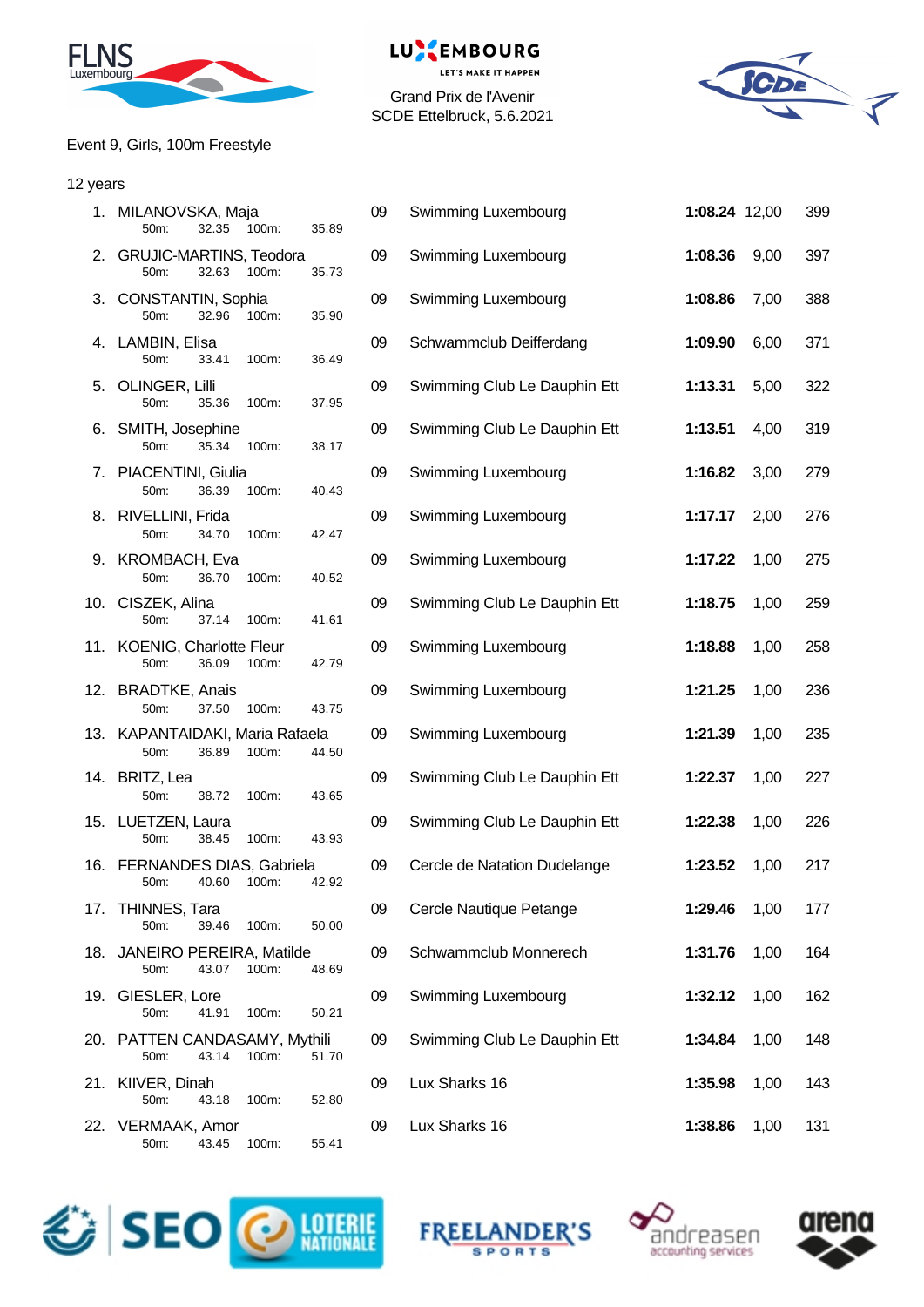



Grand Prix de l'Avenir SCDE Ettelbruck, 5.6.2021



|                   | Event 9, Girls, 100m Freestyle, 12 years                |             |                                                                                                               |               |             |                          |
|-------------------|---------------------------------------------------------|-------------|---------------------------------------------------------------------------------------------------------------|---------------|-------------|--------------------------|
| Rank              |                                                         | YB          |                                                                                                               |               | Time Avenir | Pts                      |
|                   | 23. VALKOVSZKY, Emese<br>50m:<br>46.19<br>100m:         | 09<br>53.56 | Swimming Luxembourg                                                                                           | 1:39.75       | 1,00        | 127                      |
|                   | DNS OYEVAAR, Juliette<br>WDR FRADET, Maelle             | 09<br>09    | Lux Sharks 16<br>Schwammclub Deifferdang<br>WDR SANTAS BARROCA FERREIRA, Car091a Swimming Club Le Dauphin Ett |               |             |                          |
| Event 10          | 05.06.2021 - 14:21                                      |             | Boys, 100m Freestyle                                                                                          |               |             | 12 - 13 years<br>Results |
| Points: FINA 2019 |                                                         |             |                                                                                                               |               |             |                          |
| Rank              |                                                         | YB          |                                                                                                               |               | Time Avenir | Pts                      |
| 12 years          |                                                         |             |                                                                                                               |               |             |                          |
|                   | 1. VALENTINI, Stefano<br>33.20<br>50m:<br>100m:         | 09<br>35.82 | Schwammclub Monnerech                                                                                         | 1:09.02 12,00 |             | 276                      |
|                   | 2. RUIZ, Jacobo<br>50m:<br>34.12<br>100m:               | 09<br>36.44 | Schwammclub Monnerech                                                                                         | 1:10.56       | 9,00        | 258                      |
|                   | 3. REINESCH, Inaki<br>33.33<br>100m:<br>50m:            | 09<br>37.50 | Schwammclub Deifferdang                                                                                       | 1:10.83       | 7,00        | 255                      |
|                   | 4. REDING, Deyan<br>100m:<br>50m:<br>34.36              | 09<br>37.42 | Swimming Luxembourg                                                                                           | 1:11.78       | 6,00        | 245                      |
| 5.                | THILL, Hugo<br>50m:<br>33.13<br>100m:                   | 09<br>38.90 | Schwammclub Deifferdang                                                                                       | 1:12.03       | 5,00        | 242                      |
| 6.                | KIDD, Alexander<br>50m:<br>35.60<br>100m:               | 09<br>38.62 | Swimming Luxembourg                                                                                           | 1:14.22       | 4,00        | 221                      |
| 7.                | OESCH, Noah<br>35.25<br>50m:<br>100m:                   | 09<br>41.72 | Schwammclub Monnerech                                                                                         | 1:16.97       | 3,00        | 199                      |
| 8.                | SCHONS, Oscar<br>50m:<br>36.54<br>100m:                 | 09<br>42.33 | Lux Sharks 16                                                                                                 | 1:18.87       | 2,00        | 184                      |
| 9.                | <b>BEHLIL, Alp</b><br>50m:<br>37.88<br>100m:            | 09<br>41.40 | Swimming Luxembourg                                                                                           | 1:19.28       | 1,00        | 182                      |
|                   | 10. FABER, Max<br>37.82<br>50m:<br>100m:                | 09<br>41.81 | Schwammclub Monnerech                                                                                         | 1:19.63       | 1,00        | 179                      |
|                   | 11. LECLERCQ, Thomas<br>50m:<br>38.06<br>100m:          | 09<br>44.00 | Swimming Luxembourg                                                                                           | 1:22.06       | 1,00        | 164                      |
|                   | 12. SAOUDAOUI, Akram<br>50m:<br>38.11<br>100m:          | 09<br>44.03 | Cercle Nautique Petange                                                                                       | 1:22.14       | 1,00        | 163                      |
| 13.               | BASSO, Raoul<br>50m:<br>37.38<br>100m:                  | 09<br>48.07 | Swimming Luxembourg                                                                                           | 1:25.45       | 1,00        | 145                      |
|                   | 14. NIKOLOV, Alexandre<br>38.75<br>100m:<br>50m:        | 09<br>47.60 | Barracuda Esch Natation                                                                                       | 1:26.35       | 1,00        | 140                      |
|                   | 15. LAFORGIA, Pietro<br>50m:<br>39.81<br>100m:          | 09<br>47.42 | Swimming Club Le Dauphin Ett                                                                                  | 1:27.23       | 1,00        | 136                      |
| 16.               | <b>TROIA REVERTE, Giacomo</b><br>50m:<br>41.22<br>100m: | 09<br>47.40 | Swimming Luxembourg                                                                                           | 1:28.62       | 1,00        | 130                      |
|                   | 17. FALTZ, Aleksandar<br>50m:<br>42.34<br>100m:         | 09<br>48.96 | Swimming Club Le Dauphin Ett                                                                                  | 1:31.30       | 1,00        | 119                      |







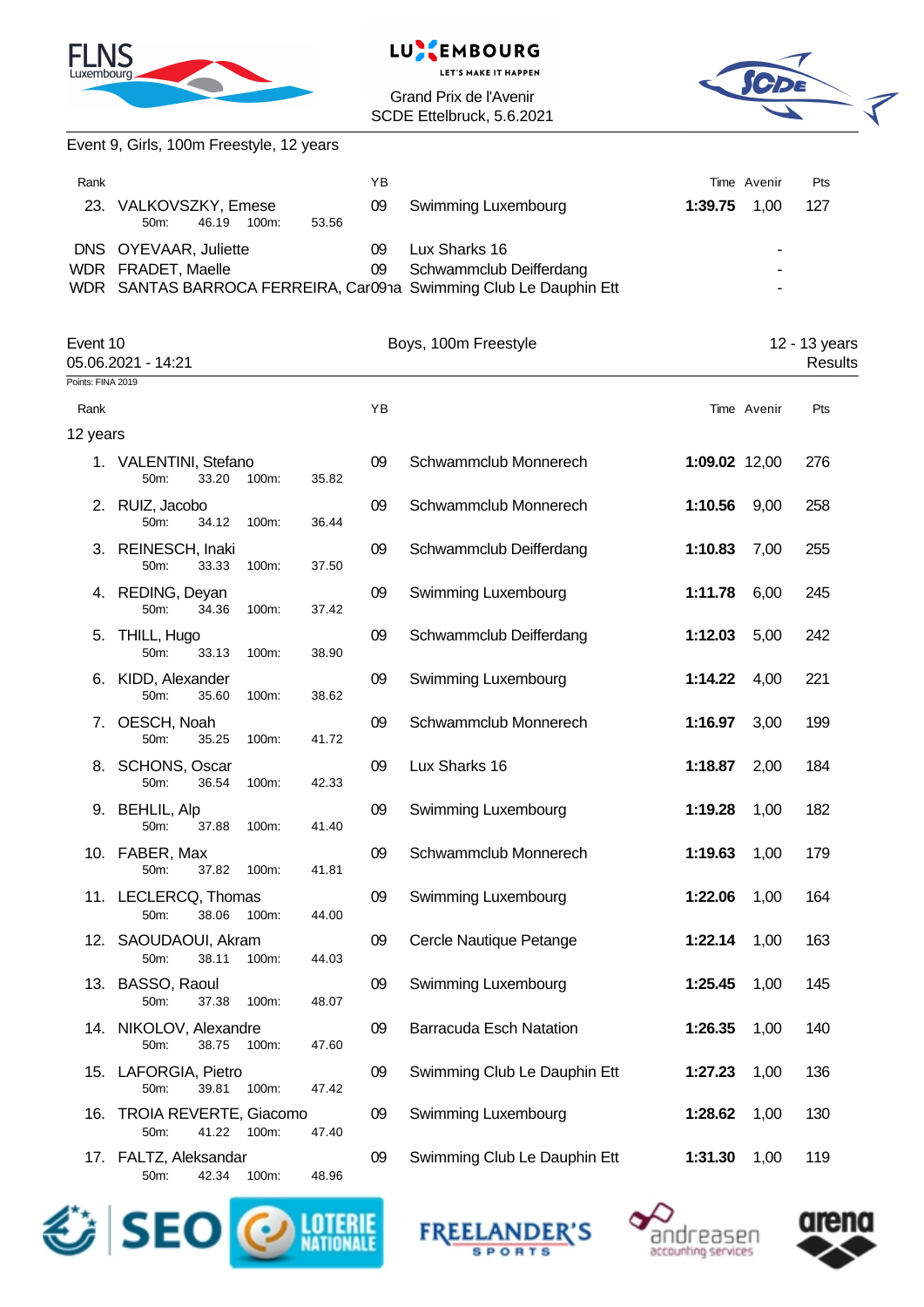



Grand Prix de l'Avenir SCDE Ettelbruck, 5.6.2021



#### Event 10, Boys, 100m Freestyle, 12 years

| Rank     |                                                                   |         | YB             |                                                                   |               | Time Avenir | Pts |
|----------|-------------------------------------------------------------------|---------|----------------|-------------------------------------------------------------------|---------------|-------------|-----|
|          | 18. CRAENEN, Loic<br>41.85<br>100m:<br>50m:                       | 50.02   | 09             | Swimming Luxembourg                                               | 1:31.87       | 1,00        | 117 |
|          | 19. BRANGIER, Jean-Remi<br>42.44<br>50m:<br>100m:                 | 49.82   | 09             | Swimming Luxembourg                                               | 1:32.26       | 1,00        | 115 |
|          | 20. WILSON, Joshua<br>50m:<br>42.69<br>100m:                      | 49.95   | 09             | Lux Sharks 16                                                     | 1:32.64       | 1,00        | 114 |
|          | 21. LONG, Johnny<br>42.98<br>50m:<br>100m:                        | 50.64   | 09             | Lux Sharks 16                                                     | 1:33.62       | 1,00        | 110 |
|          | 22. BREMER, Raul Liam<br>53.08<br>100m:<br>50m:                   | 1:03.14 | 09             | Cercle Nautique Petange                                           | 1:56.22       | 1,00        | 57  |
|          | DNS BARANCZYK, Leon<br>DNS CHAMONARD, Thomas<br>DNS SOPA, Edvinas |         | 09<br>09<br>09 | Swimming Luxembourg<br>Swimming Luxembourg<br>Swimming Luxembourg |               |             |     |
| 13 years |                                                                   |         |                |                                                                   |               |             |     |
|          | 1. VISSER, Mats<br>50m:<br>30.07<br>100m:                         | 33.47   | 08             | Swimming Club Le Dauphin Ett                                      | 1:03.54 12,00 |             | 353 |
|          | 2. KUNEN, Fynn<br>50m:<br>30.04<br>100m:                          | 33.61   | 08             | Swimming Luxembourg                                               | 1:03.65       | 9,00        | 351 |
|          | 3. ORTIZ BOGDANOV, Pablo<br>50m:<br>30.98<br>100m:                | 33.96   | 08             | Swimming Luxembourg                                               | 1:04.94       | 7,00        | 331 |
|          | 4. VIGUIER, Evan<br>50m:<br>31.78<br>100m:                        | 33.39   | 08             | Swimming Luxembourg                                               | 1:05.17       | 6,00        | 327 |
| 5.       | MEUNIER, Noa<br>32.27<br>50m:<br>100m:                            | 35.96   | 08             | Schwammclub Deifferdang                                           | 1:08.23       | 5,00        | 285 |
|          | 6. KROMBACH, Alex<br>33.20<br>50m:<br>100m:                       | 35.08   | 08             | Swimming Luxembourg                                               | 1:08.28       | 4,00        | 285 |
| 7.       | STAICU, David-Andrei<br>50m:<br>32.96<br>100m:                    | 36.16   | 08             | Swimming Club Le Dauphin Ett                                      | 1:09.12       | 3,00        | 274 |
| 8.       | ANISKO, Leonard<br>33.85<br>100m:<br>50m:                         | 37.83   | 08             | Cercle Nautique Petange                                           | 1:11.68       | 2,00        | 246 |
|          | 9. GEORGIEV, Theodor<br>50m:<br>35.30<br>100m:                    | 38.16   | 08             | Swimming Luxembourg                                               | 1:13.46       | 1,00        | 228 |
|          | 10. KRIES, Leo<br>50m:<br>35.58<br>100m:                          | 38.14   | 08             | Swimming Luxembourg                                               | 1:13.72       | 1,00        | 226 |
| 11.      | <b>THOMAS, Oliver</b><br>50m:<br>34.92<br>100m:                   | 39.00   | 08             | Lux Sharks 16                                                     | 1:13.92       | 1,00        | 224 |
|          | 12. SAMMARCO, Andrea<br>35.09<br>50m:<br>100m:                    | 39.17   | 08             | Swimming Luxembourg                                               | 1:14.26       | 1,00        | 221 |
|          | 13. SABBOURI, Mathis<br>50m:<br>32.60<br>100m:                    | 42.54   | 08             | Swimming Luxembourg                                               | 1:15.14       | 1,00        | 213 |
|          | 14. MOOG, Jules<br>50m:<br>35.90<br>100m:                         | 40.07   | 08             | Swimming Luxembourg                                               | 1:15.97       | 1,00        | 207 |
|          | 15. DEHALLEUX, Lukas<br>50m:<br>36.51<br>100m:                    | 40.96   | 08             | Schwammclub Deifferdang                                           | 1:17.47       | 1,00        | 195 |







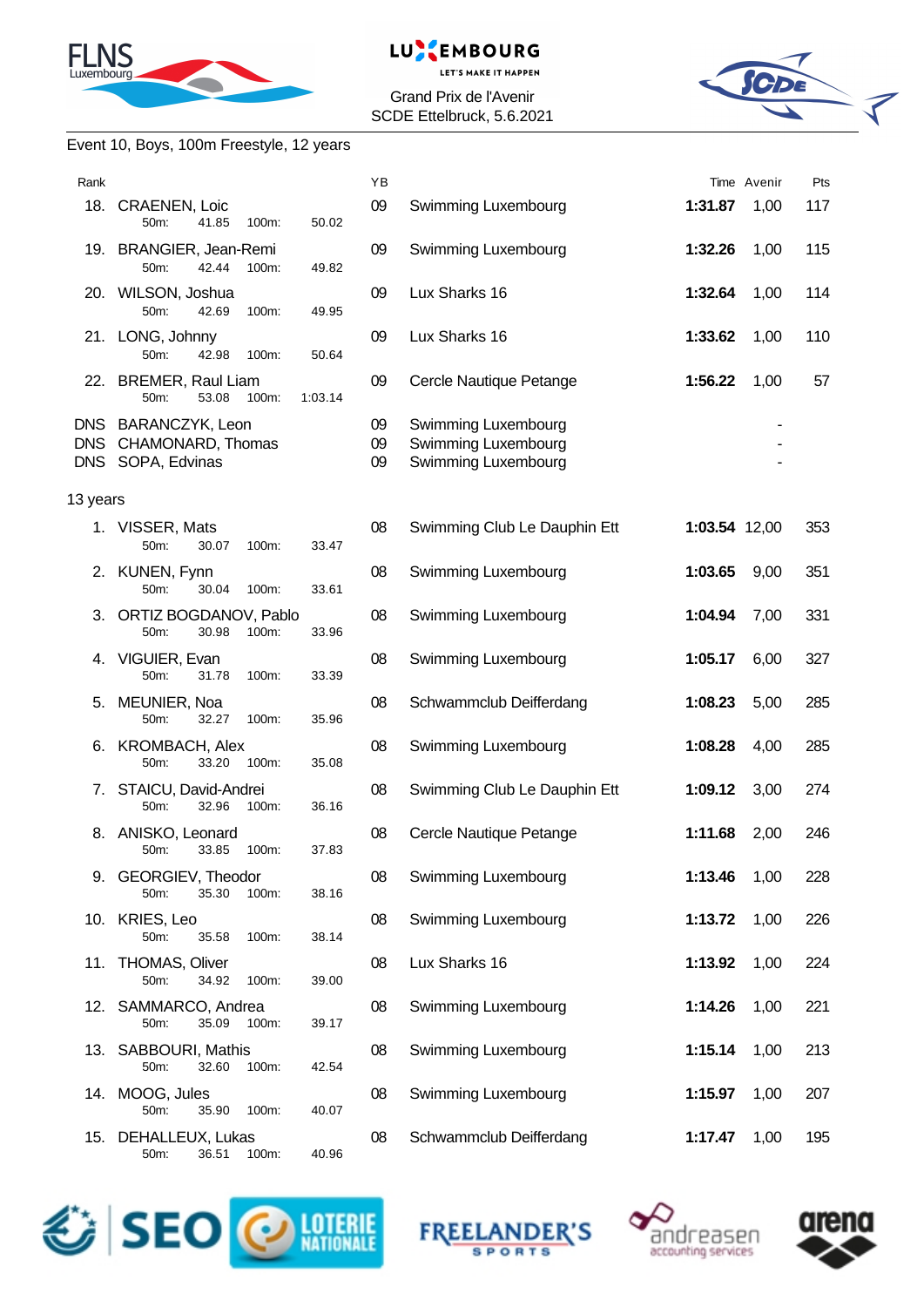

#### EMBOURG LU.

**LET'S MAKE IT HAPPEN** 

Grand Prix de l'Avenir SCDE Ettelbruck, 5.6.2021



|                   | Event 10, Boys, 100m Freestyle, 13 years                              |             |                                            |               |             |                                 |
|-------------------|-----------------------------------------------------------------------|-------------|--------------------------------------------|---------------|-------------|---------------------------------|
| Rank              |                                                                       | YB          |                                            |               | Time Avenir | Pts                             |
| 16.               | MACLEAR, James<br>50m:<br>37.18 100m:                                 | 08<br>41.29 | Swimming Luxembourg                        | 1:18.47       | 1,00        | 187                             |
|                   | 17. MIASIK-LEGRAND, Gabriel<br>50m:<br>35.60<br>100m:                 | 08<br>45.68 | Schwammclub Monnerech                      | 1:21.28       | 1,00        | 169                             |
|                   | 18. BATSTONE, Lorenz<br>50m:<br>44.69<br>100m:                        | 08<br>48.20 | Swimming Club Le Dauphin Ett               | 1:32.89       | 1,00        | 113                             |
|                   | DNS SIEDLECKI, Michal<br>DNS SOPA, Dominikas                          | 08<br>08    | Swimming Luxembourg<br>Swimming Luxembourg |               |             |                                 |
| Event 11          | 05.06.2021 - 14:41                                                    |             | Girls, 100m Breaststroke                   |               |             | 11 - 12 years<br><b>Results</b> |
| Points: FINA 2019 |                                                                       |             |                                            |               |             |                                 |
| Rank<br>11 years  |                                                                       | YB          |                                            |               | Time Avenir | Pts                             |
|                   | 1. LEONARD, Leni<br>50m:<br>46.80<br>100m:                            | 10<br>51.18 | Swimming Luxembourg                        | 1:37.98 12,00 |             | 257                             |
|                   | 2. BARTHEL, Emma<br>50m:<br>47.23<br>100m:                            | 10<br>51.62 | Swimming Luxembourg                        | 1:38.85       | 9,00        | 251                             |
|                   | 3. CRUJEIRA NEVES, Ines<br>50 <sub>m</sub> :<br>48.77<br>100m:        | 10<br>53.96 | Schwammclub Deifferdang                    | 1:42.73       | 7,00        | 223                             |
|                   | 4. PAVELEK, Mira<br>50m:<br>49.36<br>100m:                            | 10<br>54.43 | Swimming Luxembourg                        | 1:43.79       | 6,00        | 216                             |
|                   | 5. BOUWMEISTER, Julianne<br>50m:<br>50.26<br>100m:                    | 10<br>56.39 | Swimming Luxembourg                        | 1:46.65       | 5,00        | 199                             |
| 6.                | NIKITINA, Dana<br>50m:<br>52.36<br>100m:<br>1:00.29                   | 10          | Swimming Luxembourg                        | 1:52.65       | 4,00        | 169                             |
|                   | 7. DONDELINGER, Eila<br>53.62<br>100m:<br>50m:                        | 10<br>59.92 | Swimming Club Le Dauphin Ett               | 1:53.54       | 3,00        | 165                             |
| 8.                | WINDISCH, Kristina<br>54.30<br>50m:<br>100m:<br>1:03.01               | 10          | Swimming Luxembourg                        | 1:57.31       | 2,00        | 150                             |
| 9.                | <b>BRUCCULERI, Isabel Louise</b><br>50m:<br>57.59<br>100m:<br>1:02.92 | 10          | Swimming Luxembourg                        | 2:00.51       | 1,00        | 138                             |
|                   | 10. SABBOURI, Sofia<br>1:03.65<br>50m:<br>57.09<br>100m:              | 10          | Swimming Luxembourg                        | 2:00.74       | 1,00        | 137                             |
|                   | 11. ALBERSMEYER, Neele<br>56.92<br>100m:<br>1:05.16<br>50m:           | 10          | Swimming Club Le Dauphin Ett               | 2:02.08       | 1,00        | 133                             |
|                   | 12. N'GORAN, Ashlynn<br>DQ: B14<br>50m:<br>1:10.36<br>51.93<br>100m:  | 10          | <b>Barracuda Esch Natation</b>             | 2:02.29       | 1,00        | 132                             |
|                   | 13. KAMPE, Lara<br>50m:<br>1:06.88<br>55.46<br>100m:                  | 10          | Swimming Luxembourg                        | 2:02.34       | 1,00        | 132                             |
|                   | 14. FUNCK, Martine<br>50m:<br>56.14<br>100m:<br>1:06.32               | 10          | Swimming Luxembourg                        | 2:02.46       | 1,00        | 132                             |
|                   | 15. KARNIK, Sia<br>1:07.31<br>50m:<br>100m:<br>56.03                  | 10          | Swimming Luxembourg                        | 2:03.34       | 1,00        | 129                             |







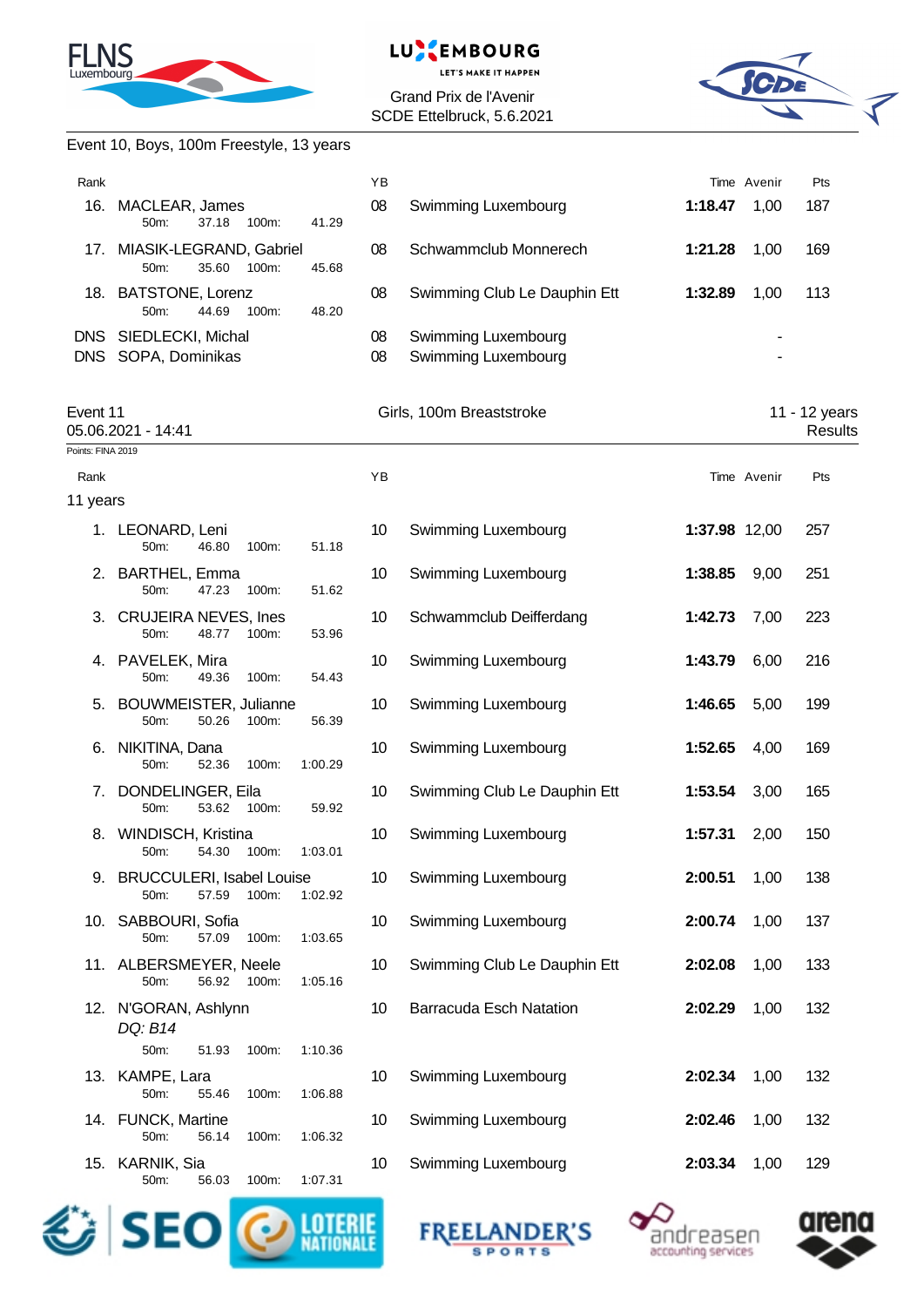



#### Grand Prix de l'Avenir SCDE Ettelbruck, 5.6.2021



#### Event 11, Girls, 100m Breaststroke, 11 years

| Rank     |                                                                    | YB |                                |               | Time Avenir | Pts |
|----------|--------------------------------------------------------------------|----|--------------------------------|---------------|-------------|-----|
| 16.      | <b>ERNENS, Automne</b><br>57.98<br>100m:<br>1:07.86<br>50m:        | 10 | Schwammclub Deifferdang        | 2:05.84       | 1,00        | 121 |
|          | 17. PESCH, Zoe<br>50m:<br>1:00.61<br>1:06.37<br>100m:              | 10 | Swimming Club Le Dauphin Ett   | 2:06.98       | 1,00        | 118 |
|          | 18. HANSEN, Maya<br>1:07.24<br>50m:<br>1:00.58<br>100m:            | 10 | <b>Barracuda Esch Natation</b> | 2:07.82       | 1,00        | 116 |
| 12 years |                                                                    |    |                                |               |             |     |
|          | 1. GRUJIC-MARTINS, Teodora<br>41.34<br>50m:<br>100m:<br>47.07      | 09 | Swimming Luxembourg            | 1:28.41 12,00 |             | 350 |
|          | 2. SMITH, Josephine<br>42.09<br>50m:<br>100m:<br>48.07             | 09 | Swimming Club Le Dauphin Ett   | 1:30.16       | 9,00        | 330 |
|          | 3. MILANOVSKA, Maja<br>50m:<br>42.51<br>100m:<br>49.78             | 09 | Swimming Luxembourg            | 1:32.29       | 7,00        | 308 |
|          | 4. LAMBIN, Elisa<br>50m:<br>43.25<br>100m:<br>49.50                | 09 | Schwammclub Deifferdang        | 1:32.75       | 6,00        | 303 |
| 5.       | <b>CONSTANTIN, Sophia</b><br>45.21<br>50m:<br>$100m$ :<br>53.23    | 09 | Swimming Luxembourg            | 1:38.44       | 5,00        | 254 |
|          | 6. LUETZEN, Laura<br>47.33<br>50m:<br>100m:<br>52.06               | 09 | Swimming Club Le Dauphin Ett   | 1:39.39       | 4,00        | 246 |
| 7.       | KROMBACH, Eva<br>50m:<br>47.36<br>100m:<br>52.18                   | 09 | Swimming Luxembourg            | 1:39.54       | 3,00        | 245 |
|          | 8. OLINGER, Lilli<br>50m:<br>48.70<br>100m:<br>54.22               | 09 | Swimming Club Le Dauphin Ett   | 1:42.92       | 2,00        | 222 |
|          | 9. BRADTKE, Anais<br>DQ: B14                                       | 09 | Swimming Luxembourg            | 1:43.33       | 1,00        | 219 |
|          | 50m:<br>48.10<br>55.23<br>100m:                                    |    |                                |               |             |     |
|          | 10. FERNANDES DIAS, Gabriela<br>52.02<br>100m:<br>50m:<br>56.13    | 09 | Cercle de Natation Dudelange   | 1:48.15       | 1,00        | 191 |
|          | 11. KOENIG, Charlotte Fleur<br>57.78<br>50m: 51.19 100m:           | 09 | Swimming Luxembourg            | 1:48.97       | 1,00        | 187 |
|          | 12. RIVELLINI, Frida<br>57.06<br>52.00<br>100m:<br>50m:            | 09 | Swimming Luxembourg            | 1:49.06       | 1,00        | 186 |
|          | 13. GIESLER, Lore<br>50m:<br>51.97<br>100m:<br>58.21               | 09 | Swimming Luxembourg            | 1:50.18       | 1,00        | 181 |
|          | 14. KAPANTAIDAKI, Maria Rafaela<br>50m:<br>51.26<br>100m:<br>59.09 | 09 | Swimming Luxembourg            | 1:50.35       | 1,00        | 180 |
| 15.      | THINNES, Tara<br>51.03<br>100m:<br>59.56<br>50m:                   | 09 | Cercle Nautique Petange        | 1:50.59       | 1,00        | 179 |
|          | 16. PATTEN CANDASAMY, Mythili<br>50m:<br>53.42<br>100m:<br>59.43   | 09 | Swimming Club Le Dauphin Ett   | 1:52.85       | 1,00        | 168 |
| 17.      | BRITZ, Lea<br>50m:<br>54.78<br>100m:<br>59.76                      | 09 | Swimming Club Le Dauphin Ett   | 1:54.54       | 1,00        | 161 |
|          | 18. VALKOVSZKY, Emese<br>50m:<br>53.99<br>100m:<br>1:02.50         | 09 | Swimming Luxembourg            | 1:56.49       | 1,00        | 153 |
|          |                                                                    |    |                                |               |             |     |







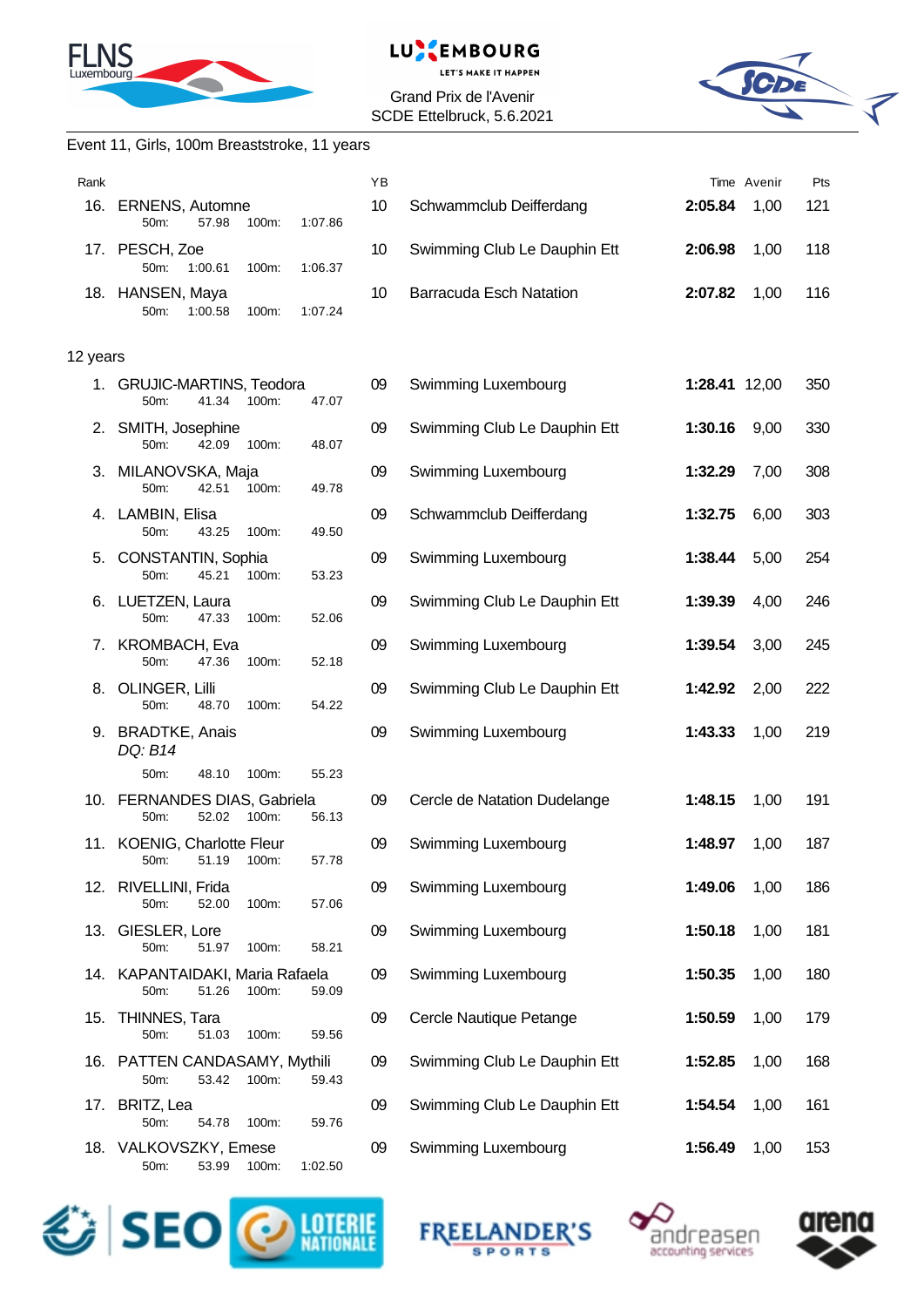



Grand Prix de l'Avenir SCDE Ettelbruck, 5.6.2021



#### Event 11, Girls, 100m Breaststroke, 12 years

| Rank              |                                                   |       |          |         | ΥB       |                                                                                                               |         | Time Avenir | Pts |
|-------------------|---------------------------------------------------|-------|----------|---------|----------|---------------------------------------------------------------------------------------------------------------|---------|-------------|-----|
| 19.               | CISZEK, Alina<br>$50m$ :                          | 53.98 | $100m$ : | 1:02.65 | 09       | Swimming Club Le Dauphin Ett                                                                                  | 1:56.63 | 1,00        | 152 |
| 20.               | PIACENTINI, Giulia<br>$50m$ :                     | 54.21 | $100m$ : | 1:02.59 | 09       | Swimming Luxembourg                                                                                           | 1:56.80 | 1,00        | 152 |
| 21.               | KIIVER, Dinah<br>$50m$ :                          | 58.34 | $100m$ : | 1:09.23 | 09       | Lux Sharks 16                                                                                                 | 2:07.57 | 1,00        | 116 |
| 22.               | VERMAAK, Amor<br>$50m$ :                          | 59.14 | 100m:    | 1:10.84 | 09       | Lux Sharks 16                                                                                                 | 2:09.98 | 1,00        | 110 |
| 23.               | <b>JANEIRO PEREIRA, Matilde</b><br>DQ: B9         |       |          |         | 09       | Schwammclub Monnerech                                                                                         | 2:18.04 | 1,00        | 92  |
|                   | $50m$ :                                           | 58.86 | $100m$ : | 1:19.18 |          |                                                                                                               |         |             |     |
| <b>DNS</b><br>WDR | <b>OYEVAAR, Juliette</b><br><b>FRADET, Maelle</b> |       |          |         | 09<br>09 | Lux Sharks 16<br>Schwammclub Deifferdang<br>WDR SANTAS BARROCA FERREIRA, Car09na Swimming Club Le Dauphin Ett |         | ٠           |     |

|                   | Event 12<br>05.06.2021 - 15:05              |       |       |    | Boys, 100m Breaststroke      |               | 12 - 13 years<br>Results |     |
|-------------------|---------------------------------------------|-------|-------|----|------------------------------|---------------|--------------------------|-----|
| Points: FINA 2019 |                                             |       |       |    |                              |               |                          |     |
| Rank              |                                             |       |       | YB |                              |               | Time Avenir              | Pts |
| 12 years          |                                             |       |       |    |                              |               |                          |     |
|                   | 1. VALENTINI, Stefano<br>50m:<br>43.92      | 100m: | 48.51 | 09 | Schwammclub Monnerech        | 1:32.43 12,00 |                          | 217 |
|                   | 2. REINESCH, Inaki<br>50m:<br>43.58         | 100m: | 49.96 | 09 | Schwammclub Deifferdang      | 1:33.54       | 9,00                     | 210 |
|                   | 3. REDING, Deyan<br>50m:<br>44.76           | 100m: | 51.28 | 09 | Swimming Luxembourg          | 1:36.04       | 7,00                     | 194 |
| 4.                | THILL, Hugo<br>50m:<br>45.03                | 100m: | 51.71 | 09 | Schwammclub Deifferdang      | 1:36.74       | 6,00                     | 189 |
| 5.                | BASSO, Raoul<br>50m:<br>43.71               | 100m: | 53.64 | 09 | Swimming Luxembourg          | 1:37.35       | 5,00                     | 186 |
| 6.                | FALTZ, Aleksandar<br>50m:<br>45.79          | 100m: | 51.84 | 09 | Swimming Club Le Dauphin Ett | 1:37.63       | 4,00                     | 184 |
|                   | 7. RUIZ, Jacobo<br>50m:<br>47.95            | 100m: | 53.18 | 09 | Schwammclub Monnerech        | 1:41.13       | 3,00                     | 166 |
|                   | 8. KIDD, Alexander<br>50m:<br>47.62         | 100m: | 54.19 | 09 | Swimming Luxembourg          | 1:41.81       | 2,00                     | 162 |
|                   | 9. BEHLIL, Alp<br>50m:<br>48.65             | 100m: | 56.04 | 09 | Swimming Luxembourg          | 1:44.69       | 1,00                     | 149 |
|                   | 10. LAFORGIA, Pietro<br>50m:<br>50.25       | 100m: | 59.59 | 09 | Swimming Club Le Dauphin Ett | 1:49.84       | 1,00                     | 129 |
|                   | 11. LECLERCQ, Thomas<br>50m:<br>51.41       | 100m: | 59.08 | 09 | Swimming Luxembourg          | 1:50.49       | 1,00                     | 127 |
|                   | 12. TROIA REVERTE, Giacomo<br>51.92<br>50m: | 100m: | 59.13 | 09 | Swimming Luxembourg          | 1:51.05       | 1,00                     | 125 |







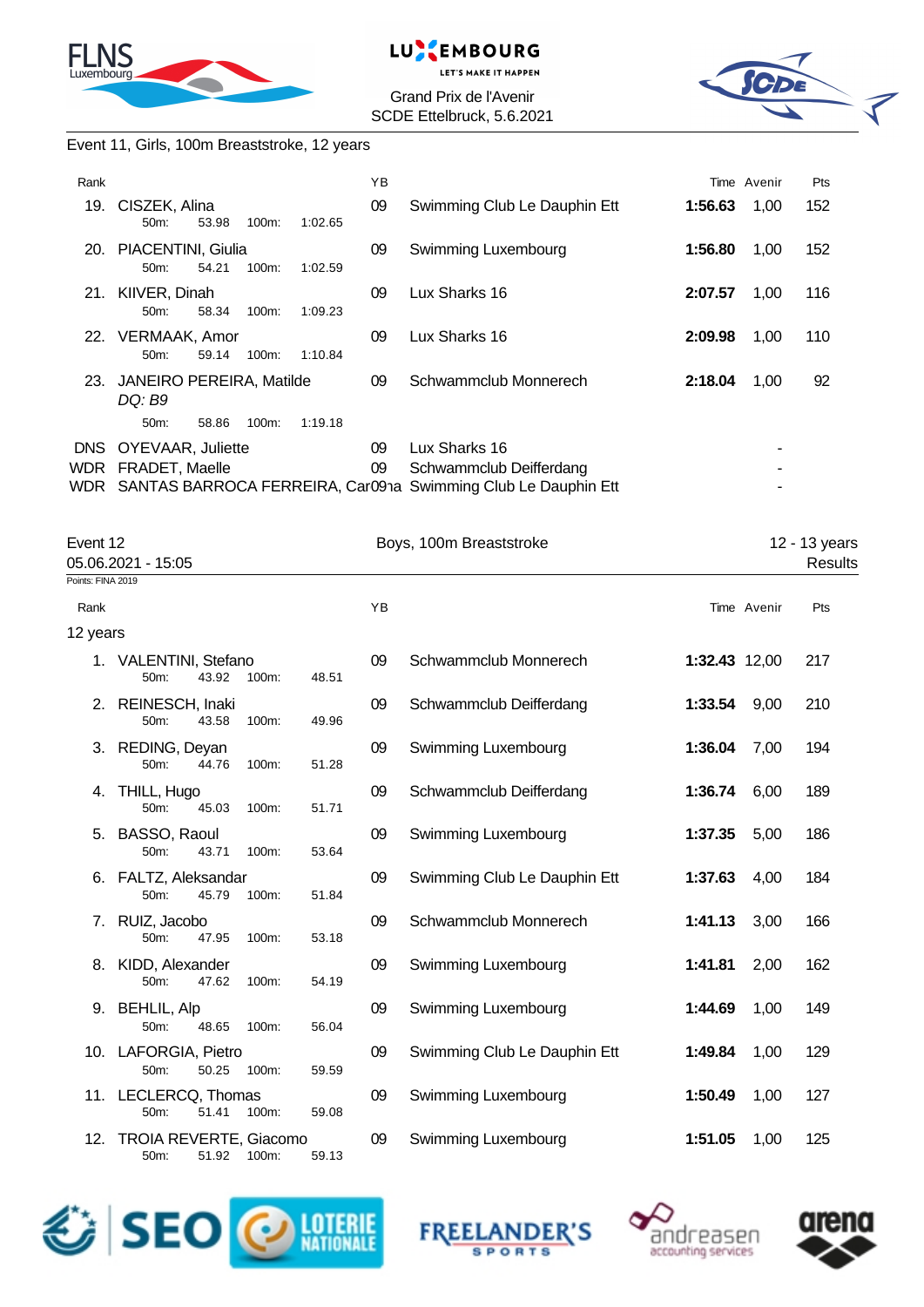



Grand Prix de l'Avenir SCDE Ettelbruck, 5.6.2021



#### Event 12, Boys, 100m Breaststroke, 12 years

| Rank                     |                                                           |       |         | YB             |                                                                   |               | Time Avenir | Pts |
|--------------------------|-----------------------------------------------------------|-------|---------|----------------|-------------------------------------------------------------------|---------------|-------------|-----|
|                          | 13. OESCH, Noah<br>50m:<br>49.19                          | 100m: | 1:02.19 | 09             | Schwammclub Monnerech                                             | 1:51.38       | 1,00        | 124 |
|                          | 14. NIKOLOV, Alexandre<br>DQ: B14                         |       |         | 09             | <b>Barracuda Esch Natation</b>                                    | 1:56.68       | 1,00        | 108 |
|                          | 50m:<br>48.58                                             | 100m: | 1:08.10 |                |                                                                   |               |             |     |
|                          | 15. FABER, Max<br>DQ: B14                                 |       |         | 09             | Schwammclub Monnerech                                             | 1:57.47       | 1,00        | 106 |
|                          | 50m:<br>49.98                                             | 100m: | 1:07.49 |                |                                                                   |               |             |     |
|                          | 16. BRANGIER, Jean-Remi<br>DQ: B14                        |       |         | 09             | Swimming Luxembourg                                               | 1:59.99       | 1,00        | 99  |
|                          | 50m:<br>52.73                                             | 100m: | 1:07.26 |                |                                                                   |               |             |     |
|                          | 17. SAOUDAOUI, Akram<br>DQ: B14                           |       |         | 09             | Cercle Nautique Petange                                           | 2:02.59       | 1,00        | 93  |
|                          | 50m:<br>51.22                                             | 100m: | 1:11.37 |                |                                                                   |               |             |     |
|                          | 18. SCHONS, Oscar<br>DQ: B14                              |       |         | 09             | Lux Sharks 16                                                     | 2:03.74       | 1,00        | 90  |
|                          | 50m:<br>52.99                                             | 100m: | 1:10.75 |                |                                                                   |               |             |     |
|                          | 19. CRAENEN, Loic<br>56.55<br>50m:                        | 100m: | 1:07.94 | 09             | Swimming Luxembourg                                               | 2:04.49       | 1,00        | 89  |
|                          | 20. WILSON, Joshua<br>50m:<br>58.99                       | 100m: | 1:05.87 | 09             | Lux Sharks 16                                                     | 2:04.86       | 1,00        | 88  |
|                          | 21. BREMER, Raul Liam<br>1:02.86<br>50m:                  | 100m: | 1:07.80 | 09             | Cercle Nautique Petange                                           | 2:10.66       | 1,00        | 77  |
|                          | 22. LONG, Johnny<br>DQ: B11                               |       |         | 09             | Lux Sharks 16                                                     | 2:41.78       | 1,00        | 40  |
|                          | 50m:<br>1:10.39                                           | 100m: | 1:31.39 |                |                                                                   |               |             |     |
| <b>DNS</b><br><b>DNS</b> | DNS BARANCZYK, Leon<br>CHAMONARD, Thomas<br>SOPA, Edvinas |       |         | 09<br>09<br>09 | Swimming Luxembourg<br>Swimming Luxembourg<br>Swimming Luxembourg |               |             |     |
| 13 years                 |                                                           |       |         |                |                                                                   |               |             |     |
|                          | 1. ORTIZ BOGDANOV, Pablo<br>50m:<br>40.48                 | 100m: | 45.76   | 08             | Swimming Luxembourg                                               | 1:26.24 12,00 |             | 268 |
|                          | 2. VISSER, Mats<br>50m:<br>42.23                          | 100m: | 46.08   | 08             | Swimming Club Le Dauphin Ett                                      | 1:28.31       | 9,00        | 249 |
| З.                       | SAMMARCO, Andrea<br>50m:<br>41.99                         | 100m: | 47.54   | 08             | Swimming Luxembourg                                               | 1:29.53       | 7,00        | 239 |
|                          | 4. KUNEN, Fynn<br>50m:<br>41.97                           | 100m: | 48.25   | 08             | Swimming Luxembourg                                               | 1:30.22       | 6,00        | 234 |
| 5.                       | VIGUIER, Evan<br>50m:<br>43.91                            | 100m: | 47.97   | 08             | Swimming Luxembourg                                               | 1:31.88       | 5,00        | 221 |
| 6.                       | ANISKO, Leonard<br>50m:<br>44.23                          | 100m: | 49.49   | 08             | Cercle Nautique Petange                                           | 1:33.72       | 4,00        | 208 |
| 7.                       | <b>THOMAS, Oliver</b><br>50m:<br>44.37                    | 100m: | 51.26   | 08             | Lux Sharks 16                                                     | 1:35.63       | 3,00        | 196 |







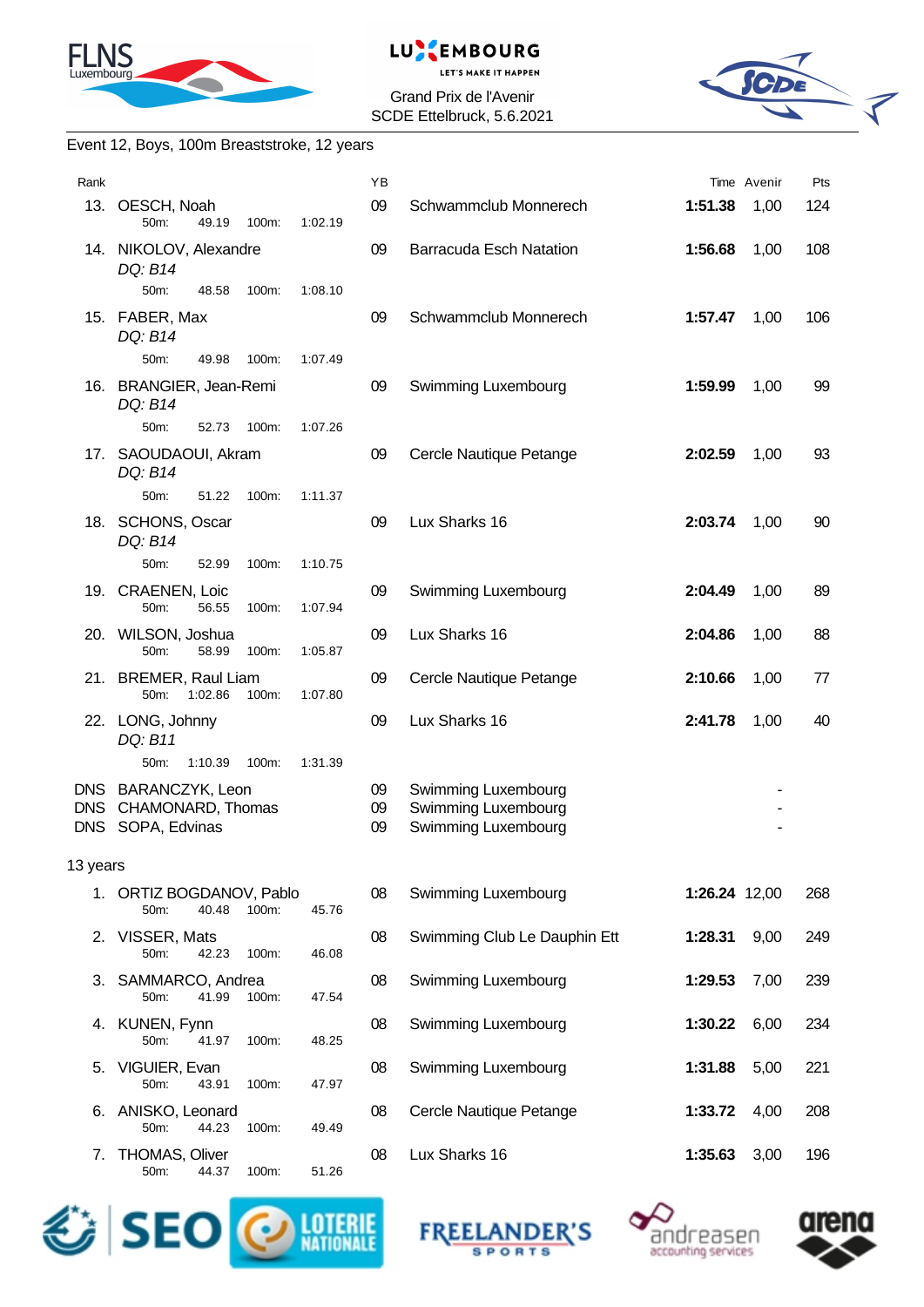



Grand Prix de l'Avenir SCDE Ettelbruck, 5.6.2021



#### Event 12, Boys, 100m Breaststroke, 13 years

| Pts<br>196<br>191<br>191<br>190<br>188<br>175<br>165<br>144 | Time Avenir<br>2,00<br>1,00<br>1,00<br>1,00<br>1,00<br>1,00<br>1,00 | 1:35.64<br>1:36.41<br>1:36.51<br>1:36.57<br>1:36.96<br>1:39.24 | Swimming Luxembourg<br>Swimming Luxembourg<br>Swimming Club Le Dauphin Ett<br>Swimming Luxembourg | YB<br>08<br>08<br>08<br>08 | SABBOURI, Mathis<br>52.34<br>50m:<br>43.30<br>100m:<br>9. KRIES, Leo<br>50m:<br>45.49<br>100m:<br>50.92<br>10. STAICU, David-Andrei<br>45.80<br>50m:<br>100m:<br>50.71<br>11. KROMBACH, Alex | Rank<br>8.                     |
|-------------------------------------------------------------|---------------------------------------------------------------------|----------------------------------------------------------------|---------------------------------------------------------------------------------------------------|----------------------------|----------------------------------------------------------------------------------------------------------------------------------------------------------------------------------------------|--------------------------------|
|                                                             |                                                                     |                                                                |                                                                                                   |                            |                                                                                                                                                                                              |                                |
|                                                             |                                                                     |                                                                |                                                                                                   |                            |                                                                                                                                                                                              |                                |
|                                                             |                                                                     |                                                                |                                                                                                   |                            |                                                                                                                                                                                              |                                |
|                                                             |                                                                     |                                                                |                                                                                                   |                            |                                                                                                                                                                                              |                                |
|                                                             |                                                                     |                                                                |                                                                                                   |                            | 45.49<br>50m:<br>100m:<br>51.08                                                                                                                                                              |                                |
|                                                             |                                                                     |                                                                | Schwammclub Monnerech                                                                             | 08                         | 12. MIASIK-LEGRAND, Gabriel<br>50m:<br>43.62<br>100m:<br>53.34                                                                                                                               |                                |
|                                                             |                                                                     |                                                                | Swimming Luxembourg                                                                               | 08                         | 13. GEORGIEV, Theodor<br>50m:<br>46.87<br>100m:<br>52.37                                                                                                                                     |                                |
|                                                             |                                                                     | 1:41.38                                                        | Schwammclub Deifferdang                                                                           | 08                         | 14. MEUNIER, Noa<br>DQ: B14                                                                                                                                                                  |                                |
|                                                             |                                                                     |                                                                |                                                                                                   |                            | 50m:<br>41.87<br>100m:<br>59.51                                                                                                                                                              |                                |
|                                                             | 1,00                                                                | 1:45.86                                                        | Swimming Luxembourg                                                                               | 08                         | MOOG, Jules<br>50m:<br>49.64<br>100m:<br>56.22                                                                                                                                               | 15.                            |
| 139                                                         | 1,00                                                                | 1:47.35                                                        | Schwammclub Deifferdang                                                                           | 08                         | DEHALLEUX, Lukas<br>50m:<br>50.42<br>100m:<br>56.93                                                                                                                                          | 16.                            |
|                                                             |                                                                     |                                                                | Swimming Luxembourg                                                                               | 08                         | DNS SIEDLECKI, Michal                                                                                                                                                                        |                                |
|                                                             |                                                                     |                                                                | Swimming Luxembourg                                                                               | 08                         | DNS SOPA, Dominikas                                                                                                                                                                          |                                |
|                                                             |                                                                     |                                                                |                                                                                                   |                            |                                                                                                                                                                                              |                                |
| 11 - 12 years<br>Results                                    |                                                                     |                                                                | Girls, 100m Backstroke                                                                            |                            |                                                                                                                                                                                              | Event 13<br>05.06.2021 - 15:43 |
|                                                             |                                                                     |                                                                |                                                                                                   |                            |                                                                                                                                                                                              | Points: FINA 2019              |
| Pts                                                         | Time Avenir                                                         |                                                                |                                                                                                   | YB                         |                                                                                                                                                                                              | Rank                           |
|                                                             |                                                                     |                                                                |                                                                                                   |                            |                                                                                                                                                                                              | 11 years                       |
| 284                                                         |                                                                     | 1:23.71 12,00                                                  | Swimming Luxembourg                                                                               | 10                         | 1. PAVELEK, Mira<br>41.57<br>42.14<br>50m:<br>100m:                                                                                                                                          |                                |
| 254                                                         |                                                                     | 1:26.85 9,00                                                   | Swimming Luxembourg                                                                               | 10                         | 2. BARTHEL, Emma<br>42.49<br>100m:<br>44.36<br>50m:                                                                                                                                          |                                |
| 224                                                         | 7,00                                                                | 1:30.58                                                        | Swimming Luxembourg                                                                               | 10                         | LEONARD, Leni<br>50m:<br>43.26<br>100m:<br>47.32                                                                                                                                             | 3.                             |
| 200                                                         | 6,00                                                                | 1:33.97                                                        | Swimming Luxembourg                                                                               | 10                         | <b>BOUWMEISTER, Julianne</b><br>50m:<br>47.05<br>100m:<br>46.92                                                                                                                              | 4.                             |
| 192                                                         | 5,00                                                                | 1:35.34                                                        | Swimming Luxembourg                                                                               | 10                         | NIKITINA, Dana<br>45.55<br>100m:<br>49.79<br>50m:                                                                                                                                            | 5.                             |
| 186                                                         | 4,00                                                                | 1:36.35                                                        | <b>Barracuda Esch Natation</b>                                                                    | 10                         | N'GORAN, Ashlynn<br>50m:<br>45.59<br>100m:<br>50.76                                                                                                                                          | 6.                             |
| 174                                                         | 3,00                                                                | 1:38.43                                                        | Swimming Club Le Dauphin Ett                                                                      | 10                         | DONDELINGER, Eila<br>50m:<br>48.25<br>100m:<br>50.18                                                                                                                                         | 7.                             |
|                                                             | 2,00                                                                | 1:40.01                                                        | Schwammclub Deifferdang                                                                           | 10                         | <b>CRUJEIRA NEVES, Ines</b><br>50m:<br>49.42<br>100m:<br>50.59                                                                                                                               | 8.                             |
| 166                                                         | 1,00                                                                | 1:46.75                                                        | Swimming Luxembourg                                                                               | 10                         | WINDISCH, Kristina                                                                                                                                                                           | 9.<br>50m:                     |
|                                                             |                                                                     |                                                                |                                                                                                   |                            |                                                                                                                                                                                              |                                |







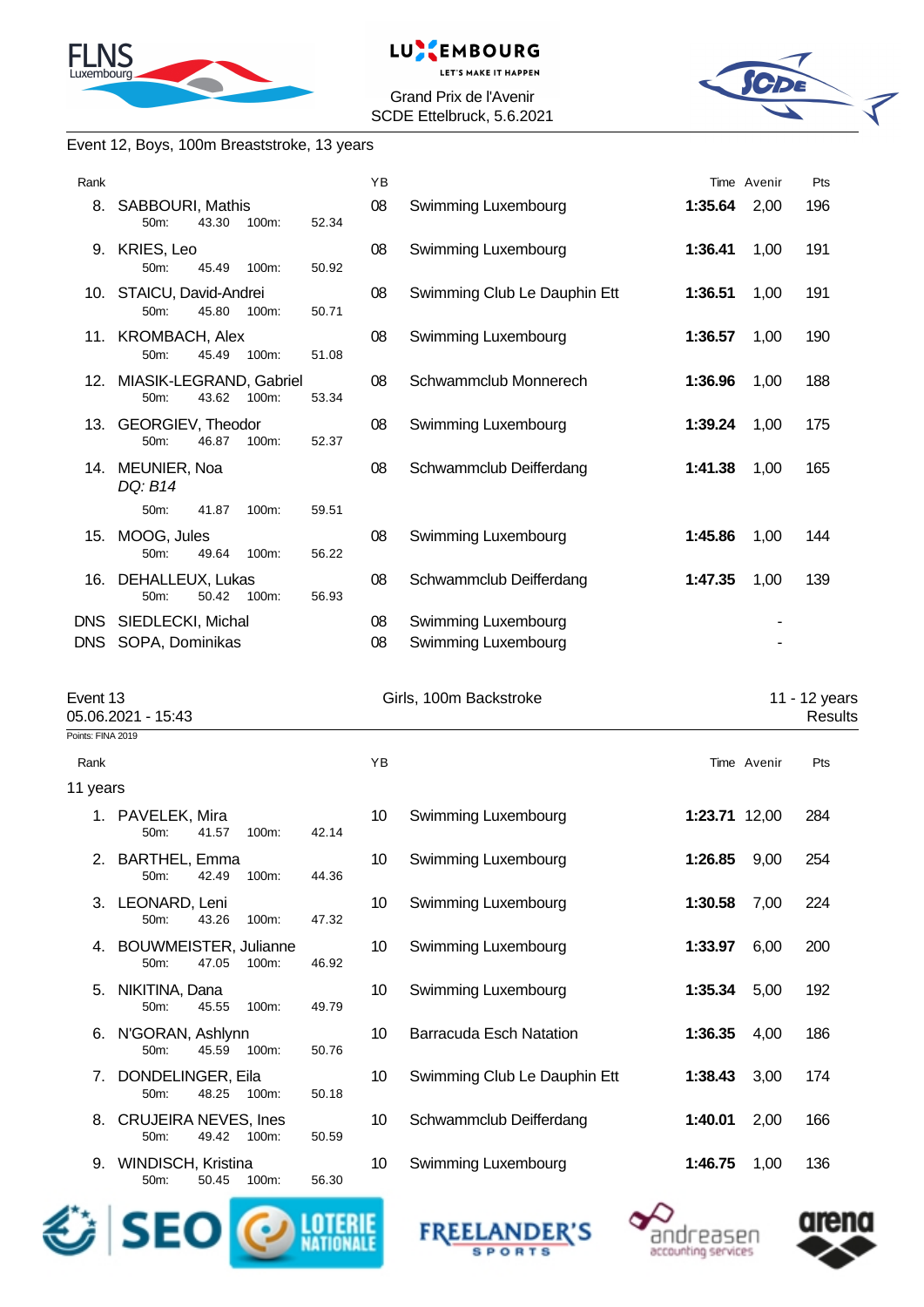



Grand Prix de l'Avenir SCDE Ettelbruck, 5.6.2021



#### Event 13, Girls, 100m Backstroke, 11 years

| Rank     |                                                                   | YB |                              |               | Time Avenir | Pts |
|----------|-------------------------------------------------------------------|----|------------------------------|---------------|-------------|-----|
|          | 10. FUNCK, Martine<br>52.58<br>100m:<br>50m:<br>54.34             | 10 | Swimming Luxembourg          | 1:46.92       | 1,00        | 136 |
|          | 11. KAMPE, Lara<br>50m:<br>51.43<br>100m:<br>55.67                | 10 | Swimming Luxembourg          | 1:47.10       | 1,00        | 135 |
|          | 12. KARNIK, Sia<br>54.39<br>100m:<br>50m:<br>57.98                | 10 | Swimming Luxembourg          | 1:52.37       | 1,00        | 117 |
|          | 13. ERNENS, Automne<br>55.64<br>50m:<br>100m:<br>57.77            | 10 | Schwammclub Deifferdang      | 1:53.41       | 1,00        | 114 |
|          | 14. PESCH, Zoe<br>57.04<br>50m:<br>100m:<br>56.44                 | 10 | Swimming Club Le Dauphin Ett | 1:53.48       | 1,00        | 114 |
|          | 15. BRUCCULERI, Isabel Louise<br>57.47<br>100m:<br>50m:<br>56.96  | 10 | Swimming Luxembourg          | 1:54.43       | 1,00        | 111 |
|          | 16. ALBERSMEYER, Neele<br>50m:<br>56.63<br>100m:<br>1:00.34       | 10 | Swimming Club Le Dauphin Ett | 1:56.97       | 1,00        | 104 |
|          | 17. SABBOURI, Sofia<br>DQ: D8                                     | 10 | Swimming Luxembourg          | 2:09.14       | 1,00        | 77  |
|          | 50m:<br>57.89<br>100m:<br>1:11.25                                 |    |                              |               |             |     |
| 12 years |                                                                   |    |                              |               |             |     |
|          | 1. MILANOVSKA, Maja<br>50m:<br>37.13<br>100m:<br>39.76            | 09 | Swimming Luxembourg          | 1:16.89 12,00 |             | 366 |
| 2.       | CONSTANTIN, Sophia<br>41.81 100m:<br>50m:<br>42.78                | 09 | Swimming Luxembourg          | 1:24.59       | 9,00        | 275 |
|          | 3. GRUJIC-MARTINS, Teodora<br>40.63<br>100m:<br>50m:<br>44.45     | 09 | Swimming Luxembourg          | 1:25.08       | 7,00        | 270 |
|          | 4. SMITH, Josephine<br>100m:<br>50m:<br>41.55<br>43.79            | 09 | Swimming Club Le Dauphin Ett | 1:25.34       | 6,00        | 268 |
| 5.       | OLINGER, Lilli<br>50m:<br>42.51<br>100m:<br>44.62                 | 09 | Swimming Club Le Dauphin Ett | 1:27.13       | 5,00        | 251 |
|          | 6. LAMBIN, Elisa<br>45.24<br>50m:<br>42.18<br>100m:               | 09 | Schwammclub Deifferdang      | 1:27.42       | 4,00        | 249 |
| 7.       | <b>KOENIG, Charlotte Fleur</b><br>50m:<br>44.74<br>100m:<br>45.24 | 09 | Swimming Luxembourg          | 1:29.98       | 3,00        | 228 |
|          | 8. LUETZEN, Laura<br>44.51<br>100m:<br>48.35<br>50m:              | 09 | Swimming Club Le Dauphin Ett | 1:32.86       | 2,00        | 208 |
| 9.       | KAPANTAIDAKI, Maria Rafaela<br>50m:<br>42.82<br>100m:<br>51.54    | 09 | Swimming Luxembourg          | 1:34.36       | 1,00        | 198 |
|          | 10. RIVELLINI, Frida<br>50m:<br>45.89<br>100m:<br>48.60           | 09 | Swimming Luxembourg          | 1:34.49       | 1,00        | 197 |
| 11.      | BRITZ, Lea<br>47.53<br>50m:<br>100m:<br>48.16                     | 09 | Swimming Club Le Dauphin Ett | 1:35.69       | 1,00        | 190 |
|          | 12. KROMBACH, Eva<br>47.12<br>50m:<br>100m:<br>49.06              | 09 | Swimming Luxembourg          | 1:36.18       | 1,00        | 187 |
|          | 13. FERNANDES DIAS, Gabriela<br>49.52<br>100m:<br>47.95<br>50m:   | 09 | Cercle de Natation Dudelange | 1:37.47       | 1,00        | 179 |







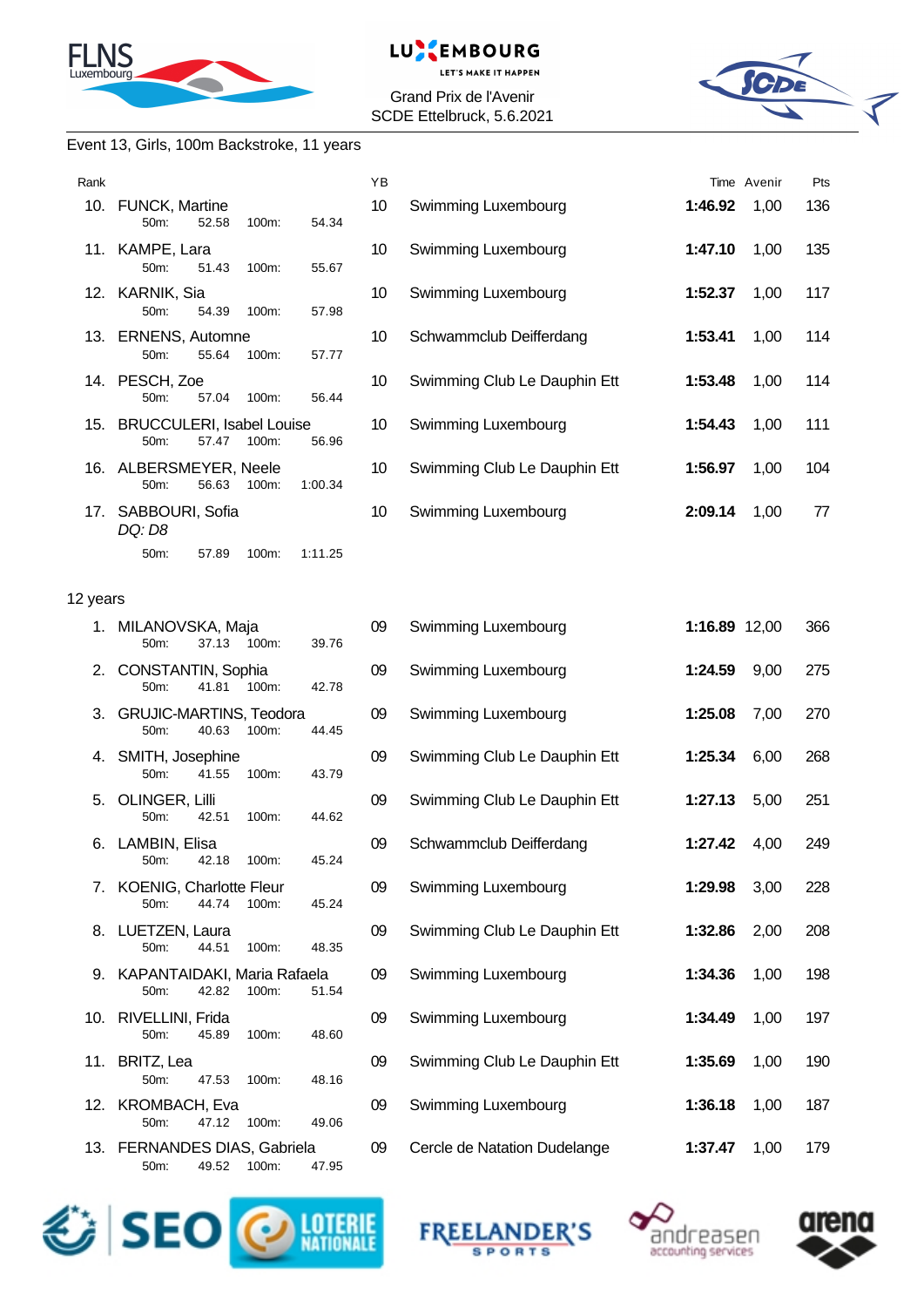



Grand Prix de l'Avenir SCDE Ettelbruck, 5.6.2021



### Event 13, Girls, 100m Backstroke, 12 years

| Rank               |                                            |       |       |         | YB       |                                                                                                               |         | Time Avenir | Pts |
|--------------------|--------------------------------------------|-------|-------|---------|----------|---------------------------------------------------------------------------------------------------------------|---------|-------------|-----|
|                    | 14. CISZEK, Alina<br>50m:                  | 47.61 | 100m: | 50.51   | 09       | Swimming Club Le Dauphin Ett                                                                                  | 1:38.12 | 1,00        | 176 |
|                    | 15. BRADTKE, Anais<br>50m:                 | 49.56 | 100m: | 54.93   | 09       | Swimming Luxembourg                                                                                           | 1:44.49 | 1,00        | 146 |
|                    | 16. PIACENTINI, Giulia<br>DQ: D6           |       |       |         | 09       | Swimming Luxembourg                                                                                           | 1:45.15 | 1,00        | 143 |
|                    | 50m:                                       | 44.57 | 100m: | 1:00.58 |          |                                                                                                               |         |             |     |
|                    | 17. PATTEN CANDASAMY, Mythili<br>50m:      | 52.75 | 100m: | 54.24   | 09       | Swimming Club Le Dauphin Ett                                                                                  | 1:46.99 | 1,00        | 136 |
|                    | 18. THINNES, Tara<br>DQ: D7                |       |       |         | 09       | Cercle Nautique Petange                                                                                       | 1:52.79 | 1,00        | 116 |
|                    | 50m:                                       | 49.47 | 100m: | 1:03.32 |          |                                                                                                               |         |             |     |
|                    | 19. GIESLER, Lore<br>50m:                  | 55.99 | 100m: | 57.63   | 09       | Swimming Luxembourg                                                                                           | 1:53.62 | 1,00        | 113 |
|                    | 20. VERMAAK, Amor<br>50m:                  | 52.71 | 100m: | 1:02.52 | 09       | Lux Sharks 16                                                                                                 | 1:55.23 | 1,00        | 108 |
|                    | 21. VALKOVSZKY, Emese<br>50m:              | 57.75 | 100m: | 1:01.58 | 09       | Swimming Luxembourg                                                                                           | 1:59.33 | 1,00        | 98  |
|                    | 22. KIIVER, Dinah<br>50m:                  | 56.47 | 100m: | 1:03.41 | 09       | Lux Sharks 16                                                                                                 | 1:59.88 | 1,00        | 96  |
|                    | 23. JANEIRO PEREIRA, Matilde<br>DQ: D6     |       |       |         | 09       | Schwammclub Monnerech                                                                                         | 2:00.53 | 1,00        | 95  |
|                    | 50m:                                       | 52.06 | 100m: | 1:08.47 |          |                                                                                                               |         |             |     |
| <b>DNS</b><br>WDR. | <b>OYEVAAR, Juliette</b><br>FRADET, Maelle |       |       |         | 09<br>09 | Lux Sharks 16<br>Schwammclub Deifferdang<br>WDR SANTAS BARROCA FERREIRA, Car091a Swimming Club Le Dauphin Ett |         |             |     |
|                    |                                            |       |       |         |          |                                                                                                               |         |             |     |

| Event 14          |                                  | Boys, 100m Backstroke |          |       | 12 - 13 years |                         |               |             |                |
|-------------------|----------------------------------|-----------------------|----------|-------|---------------|-------------------------|---------------|-------------|----------------|
|                   | 05.06.2021 - 16:08               |                       |          |       |               |                         |               |             | <b>Results</b> |
| Points: FINA 2019 |                                  |                       |          |       |               |                         |               |             |                |
| Rank              |                                  |                       |          |       | YB            |                         |               | Time Avenir | Pts            |
| 12 years          |                                  |                       |          |       |               |                         |               |             |                |
|                   | 1. VALENTINI, Stefano<br>$50m$ : | 39.45                 | $100m$ : | 39.79 | 09            | Schwammclub Monnerech   | 1:19.24 12,00 |             | 234            |
| 2.                | REINESCH, Inaki<br>50m:          | 39.45                 | 100m:    | 40.14 | 09            | Schwammclub Deifferdang | 1:19.59       | 9,00        | 231            |
|                   | 3. RUIZ, Jacobo<br>$50m$ :       | 40.21                 | 100m:    | 40.31 | 09            | Schwammclub Monnerech   | 1:20.52       | 7,00        | 223            |
| 4.                | REDING, Deyan<br>50m:            | 39.01                 | 100m:    | 41.58 | 09            | Swimming Luxembourg     | 1:20.59       | 6,00        | 223            |
| 5.                | KIDD, Alexander<br>$50m$ :       | 40.20                 | 100m:    | 44.00 | 09            | Swimming Luxembourg     | 1:24.20       | 5,00        | 195            |
| 6.                | THILL, Hugo<br>$50m$ :           | 43.06                 | 100m:    | 46.62 | 09            | Schwammclub Deifferdang | 1:29.68       | 4,00        | 161            |







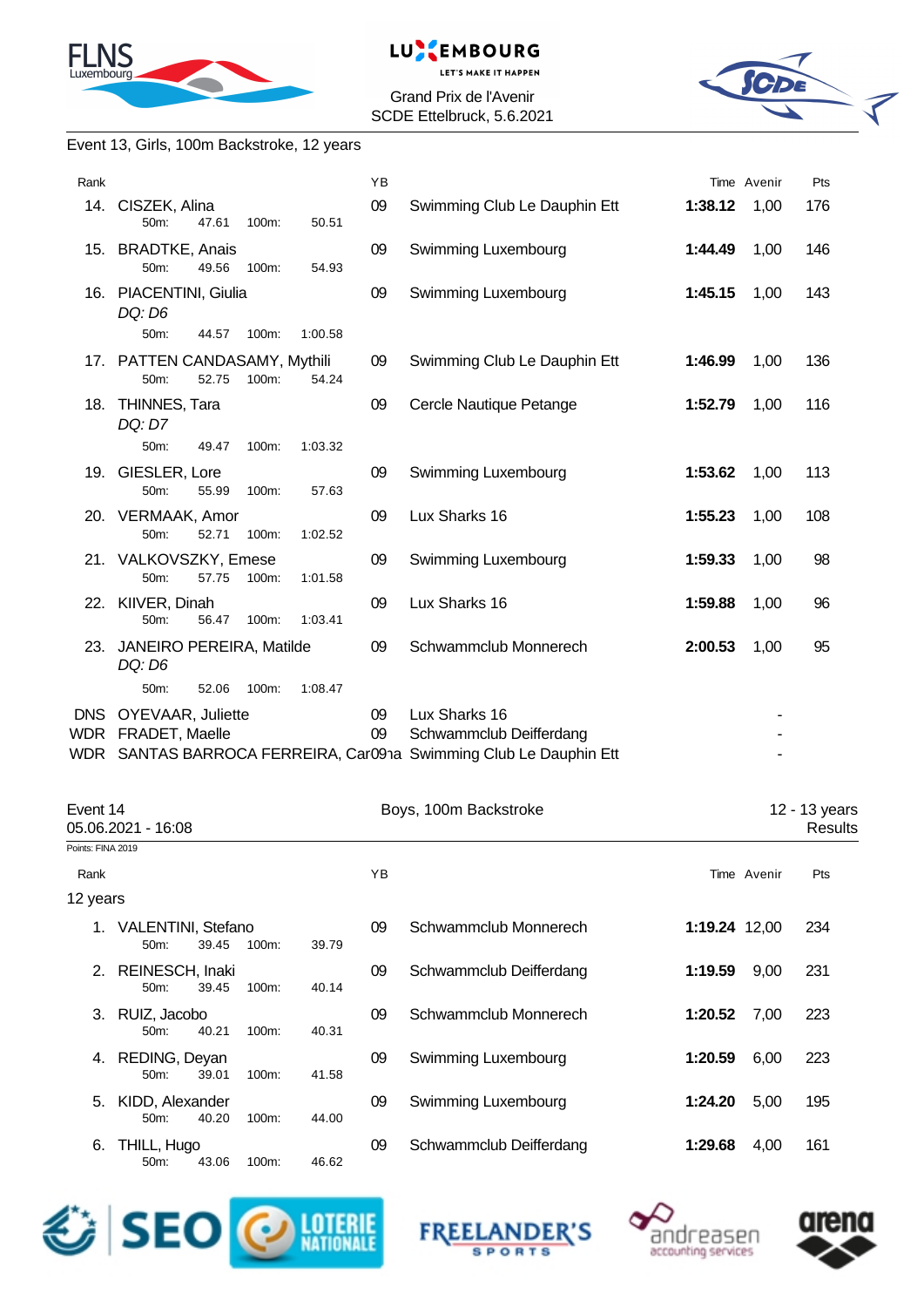



Grand Prix de l'Avenir SCDE Ettelbruck, 5.6.2021



#### Event 14, Boys, 100m Backstroke, 12 years

| Rank       |                                                               |       | YB             |                                                                   |               | Time Avenir | Pts |
|------------|---------------------------------------------------------------|-------|----------------|-------------------------------------------------------------------|---------------|-------------|-----|
|            | 7. OESCH, Noah<br>50m:<br>43.04<br>100m:                      | 48.44 | 09             | Schwammclub Monnerech                                             | 1:31.48       | 3,00        | 152 |
|            | 8. BEHLIL, Alp<br>50m:<br>47.09<br>100m:                      | 46.84 | 09             | Swimming Luxembourg                                               | 1:33.93       | 2,00        | 140 |
|            | 9. FALTZ, Aleksandar<br>45.80<br>50m:<br>100m:                | 49.31 | 09             | Swimming Club Le Dauphin Ett                                      | 1:35.11       | 1,00        | 135 |
|            | 10. NIKOLOV, Alexandre<br>50m:<br>47.42<br>100m:              | 49.83 | 09             | <b>Barracuda Esch Natation</b>                                    | 1:37.25       | 1,00        | 126 |
|            | 11. CRAENEN, Loic<br>50m:<br>50.08<br>100m:                   | 52.01 | 09             | Swimming Luxembourg                                               | 1:42.09       | 1,00        | 109 |
|            | 12. SCHONS, Oscar<br>49.25<br>50m:<br>100m:                   | 53.57 | 09             | Lux Sharks 16                                                     | 1:42.82       | 1,00        | 107 |
|            | 13. LECLERCQ, Thomas<br>50m:<br>49.96<br>100m:                | 53.29 | 09             | Swimming Luxembourg                                               | 1:43.25       | 1,00        | 106 |
|            | 14. BASSO, Raoul<br>50m:<br>49.20<br>100m:                    | 54.48 | 09             | Swimming Luxembourg                                               | 1:43.68       | 1,00        | 104 |
|            | 15. FABER, Max<br>DQ: D6                                      |       | 09             | Schwammclub Monnerech                                             | 1:44.56       | 1,00        | 102 |
|            | 46.49<br>50m:<br>100m:                                        | 58.07 |                |                                                                   |               |             |     |
|            | 16. SAOUDAOUI, Akram<br>DQ: D6                                |       | 09             | Cercle Nautique Petange                                           | 1:44.68       | 1,00        | 101 |
|            | 50m:<br>44.71<br>100m:                                        | 59.97 |                |                                                                   |               |             |     |
|            | 17. TROIA REVERTE, Giacomo<br>50m:<br>52.60<br>100m:          | 53.70 | 09             | Swimming Luxembourg                                               | 1:46.30       | 1,00        | 97  |
|            | 18. LAFORGIA, Pietro<br>50m:<br>52.09<br>100m:                | 55.44 | 09             | Swimming Club Le Dauphin Ett                                      | 1:47.53       | 1,00        | 93  |
|            | 19. BRANGIER, Jean-Remi<br>50m:<br>52.77<br>100m:             | 55.92 | 09             | Swimming Luxembourg                                               | 1:48.69       | 1,00        | 90  |
|            | 20. LONG, Johnny<br>53.52<br>100m:<br>50m:                    | 57.71 | 09             | Lux Sharks 16                                                     | 1:51.23       | 1,00        | 84  |
|            | 21. WILSON, Joshua<br>55.57<br>50m:<br>100m:                  | 58.60 | 09             | Lux Sharks 16                                                     | 1:54.17       | 1,00        | 78  |
| <b>DNS</b> | BARANCZYK, Leon<br>DNS CHAMONARD, Thomas<br>DNS SOPA, Edvinas |       | 09<br>09<br>09 | Swimming Luxembourg<br>Swimming Luxembourg<br>Swimming Luxembourg |               |             |     |
| 13 years   |                                                               |       |                |                                                                   |               |             |     |
|            | 1. VISSER, Mats<br>50m:<br>36.63<br>100m:                     | 37.36 | 08             | Swimming Club Le Dauphin Ett                                      | 1:13.99 12,00 |             | 288 |
| 2.         | ORTIZ BOGDANOV, Pablo<br>36.67<br>100m:<br>50m:               | 38.54 | 08             | Swimming Luxembourg                                               | 1:15.21       | 9,00        | 274 |
| З.         | <b>KROMBACH, Alex</b><br>50m:<br>37.29<br>100m:               | 38.68 | 08             | Swimming Luxembourg                                               | 1:15.97       | 7,00        | 266 |
|            | 4. ANISKO, Leonard<br>50m:<br>37.35<br>100m:                  | 41.43 | 08             | Cercle Nautique Petange                                           | 1:18.78       | 6,00        | 238 |







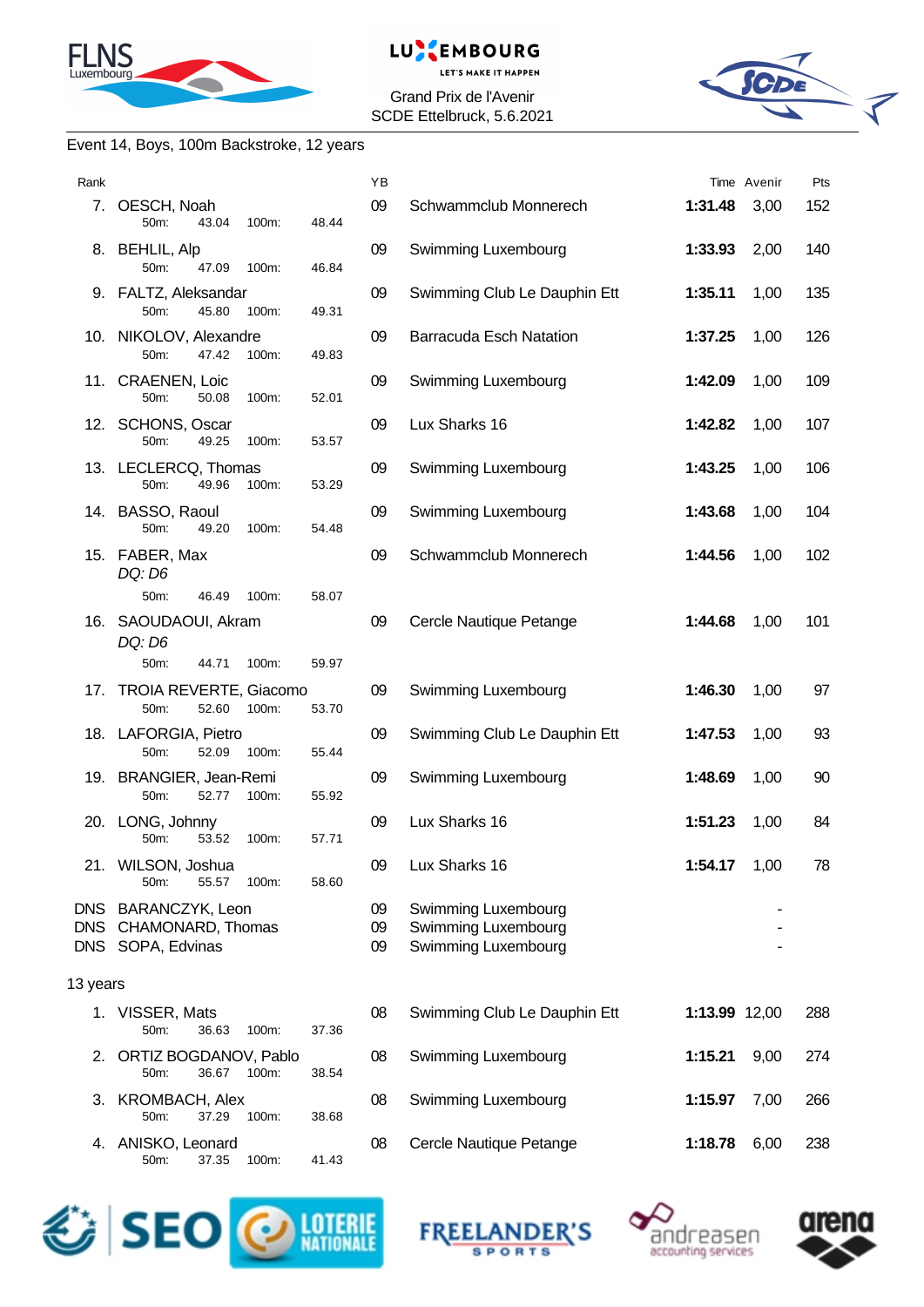



Grand Prix de l'Avenir SCDE Ettelbruck, 5.6.2021



#### Event 14, Boys, 100m Backstroke, 13 years

| Rank              |                                                    |       | YB          |                                                |               | Time Avenir    | Pts                      |
|-------------------|----------------------------------------------------|-------|-------------|------------------------------------------------|---------------|----------------|--------------------------|
| 5.                | KUNEN, Fynn<br>50m:<br>38.32<br>100m:              | 40.74 | 08          | Swimming Luxembourg                            | 1:19.06       | 5,00           | 236                      |
| 6.                | VIGUIER, Evan<br>50m:<br>38.84<br>100m:            | 42.20 | 08          | Swimming Luxembourg                            | 1:21.04       | 4,00           | 219                      |
|                   | 7. MEUNIER, Noa<br>50m:<br>41.33<br>100m:          | 41.17 | 08          | Schwammclub Deifferdang                        | 1:22.50       | 3,00           | 207                      |
|                   | 8. GEORGIEV, Theodor<br>50m:<br>40.61<br>100m:     | 42.21 | 08          | Swimming Luxembourg                            | 1:22.82       | 2,00           | 205                      |
|                   | 9. KRIES, Leo<br>50m:<br>40.56<br>100m:            | 42.29 | 08          | Swimming Luxembourg                            | 1:22.85       | 1,00           | 205                      |
|                   | 10. SAMMARCO, Andrea<br>41.65<br>50m:<br>100m:     | 42.83 | 08          | Swimming Luxembourg                            | 1:24.48       | 1,00           | 193                      |
|                   | 11. MOOG, Jules<br>50m:<br>41.44<br>100m:          | 45.48 | 08          | Swimming Luxembourg                            | 1:26.92       | 1,00           | 177                      |
|                   | 12. STAICU, David-Andrei<br>50m:<br>45.43<br>100m: | 46.34 | 08          | Swimming Club Le Dauphin Ett                   | 1:31.77       | 1,00           | 151                      |
|                   | 13. THOMAS, Oliver<br>50m:<br>45.69<br>100m:       | 46.21 | 08          | Lux Sharks 16                                  | 1:31.90       | 1,00           | 150                      |
|                   | 14. DEHALLEUX, Lukas<br>50m:<br>47.17<br>100m:     | 46.96 | 08          | Schwammclub Deifferdang                        | 1:34.13       | 1,00           | 140                      |
|                   | 15. MACLEAR, James<br>50m:<br>45.58<br>100m:       | 49.32 | 08          | Swimming Luxembourg                            | 1:34.90       | 1,00           | 136                      |
|                   | 16. SABBOURI, Mathis<br>45.50<br>50m:<br>100m:     | 50.91 | 08          | Swimming Luxembourg                            | 1:36.41       | 1,00           | 130                      |
| 17.               | MIASIK-LEGRAND, Gabriel<br>50m:<br>49.48<br>100m:  | 54.47 | 08          | Schwammclub Monnerech                          | 1:43.95       | 1,00           | 103                      |
|                   | 18. BATSTONE, Lorenz<br>50m:<br>51.56<br>100m:     | 54.76 | 08          | Swimming Club Le Dauphin Ett                   | 1:46.32       | 1,00           | 97                       |
| <b>DNS</b>        | DNS SIEDLECKI, Michal<br>SOPA, Dominikas           |       | 08<br>08    | Swimming Luxembourg<br>Swimming Luxembourg     |               | $\overline{a}$ |                          |
| Event 15          | 05.06.2021 - 16:32                                 |       |             | Girls, 200m Medley                             |               |                | 11 - 12 years<br>Results |
| Points: FINA 2019 |                                                    |       |             |                                                |               |                |                          |
| Rank              |                                                    |       | ΥB          |                                                |               | Time Avenir    | Pts                      |
| 11 years          |                                                    |       |             |                                                |               |                |                          |
|                   | 1. BARTHEL, Emma<br>50m:<br>38.14<br>100m:         | 45.99 | 10<br>150m: | Swimming Luxembourg<br>56.74<br>200m:<br>40.14 | 3:01.01 12,00 |                | 305                      |
| 2.                | LEONARD, Leni<br>50m:<br>43.32<br>100m:            | 49.78 | 10<br>150m: | Swimming Luxembourg<br>54.19<br>200m:<br>44.26 | 3:11.55       | 9,00           | 257                      |
|                   |                                                    |       |             |                                                |               |                |                          |

3. PAVELEK, Mira **10 Swimming Luxembourg 3:14.70** 7,00 245<br>50m: 47.44 100m: 48.00 150m: 56.71 200m: 42.55 4. CRUJEIRA NEVES, Ines 10 Schwammclub Deifferdang **3:20.47** 6,00 224 50m: 47.17 100m: 50.90 150m: 56.82 200m:





56.71 200m:



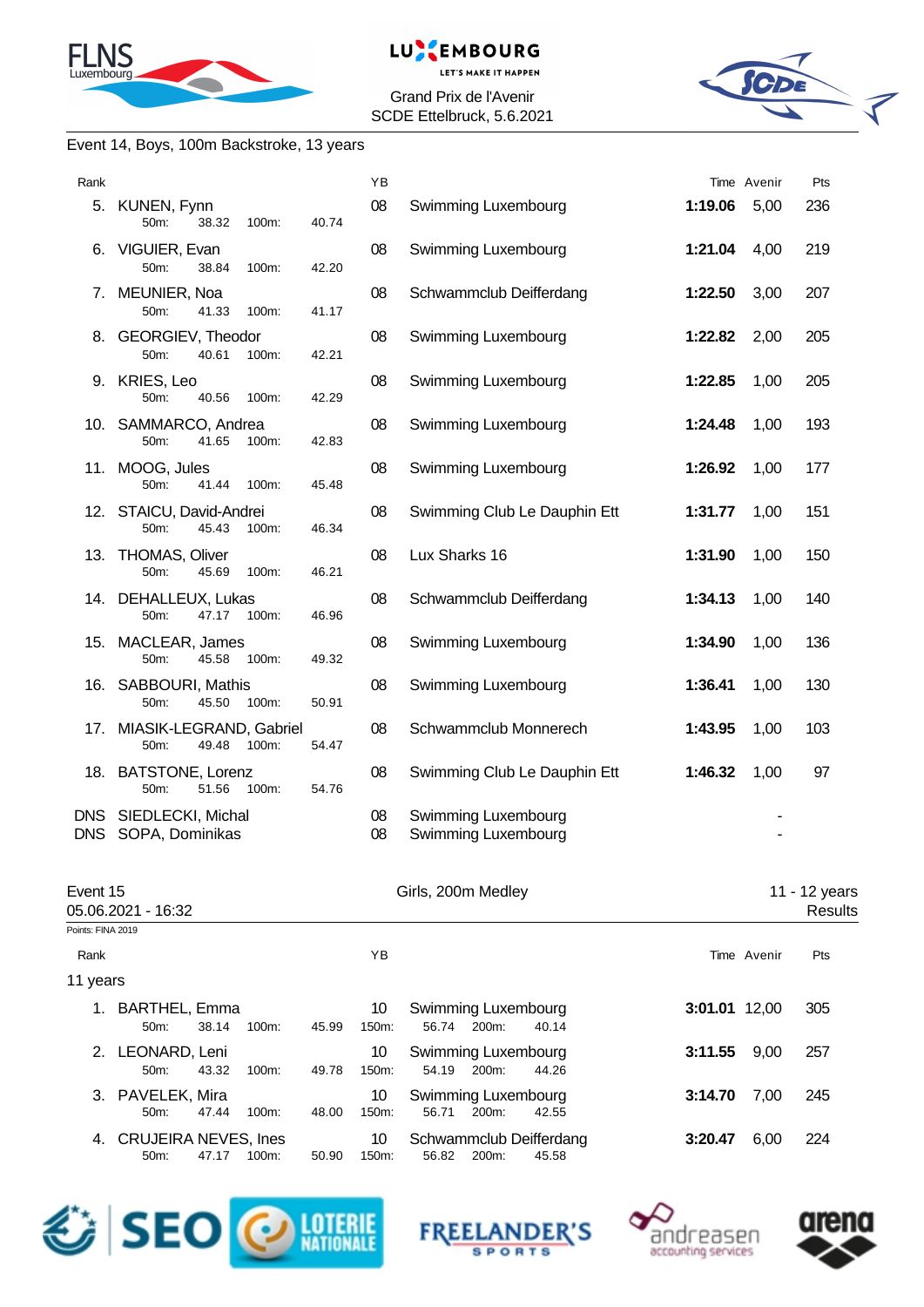



Grand Prix de l'Avenir SCDE Ettelbruck, 5.6.2021



### Event 15, Girls, 200m Medley, 11 years

| Rank     |                                                                       | YB                       |                                                         |               | Time Avenir | Pts |
|----------|-----------------------------------------------------------------------|--------------------------|---------------------------------------------------------|---------------|-------------|-----|
|          | 5. BOUWMEISTER, Julianne<br>49.75<br>100m:<br>52.16<br>$50m$ :        | 10 <sup>°</sup><br>150m: | Swimming Luxembourg<br>55.09 200m:<br>43.66             | 3:20.66       | 5,00        | 223 |
|          | 6. NIKITINA, Dana<br>46.98<br>50 <sub>m</sub> :<br>51.61<br>100m:     | 10<br>150m:              | Swimming Luxembourg<br>1:00.73 200m:<br>46.10           | 3:25.42       | 4,00        | 208 |
|          | 7. DONDELINGER, Eila<br>50m:<br>50.51<br>100m:<br>53.01               | 10<br>150m:              | Swimming Club Le Dauphin Ett<br>200m:<br>59.91<br>46.80 | 3:30.23       | 3,00        | 194 |
|          | 8. N'GORAN, Ashlynn<br>DQ: B14                                        | 10                       | <b>Barracuda Esch Natation</b>                          | 3:38.07       | 2,00        | 174 |
|          | 50m:<br>41.79<br>100m:<br>55.45                                       | 150m:                    | 1:03.19<br>200m:<br>57.64                               |               |             |     |
|          | 9. FUNCK, Martine<br>54.18<br>50m:<br>100m:<br>58.58                  | 10<br>150m:              | Swimming Luxembourg<br>1:03.02 200m:<br>51.36           | 3:47.14       | 1,00        | 154 |
|          | 10. BRUCCULERI, Isabel Louise<br>100m:<br>1:00.05<br>$50m$ :<br>54.04 | 10 <sup>°</sup><br>150m: | Swimming Luxembourg<br>1:07.31<br>200m:<br>50.92        | 3:52.32       | 1,00        | 144 |
|          | 11. WINDISCH, Kristina<br>1:01.18<br>100m:<br>1:01.22<br>50m:         | 10<br>150m:              | Swimming Luxembourg<br>1:02.44 200m:<br>51.57           | 3:56.41       | 1,00        | 136 |
|          | 12. KAMPE, Lara<br>50m:<br>100m:<br>59.02<br>54.14                    | 10<br>150m:              | Swimming Luxembourg<br>1:08.02 200m:<br>1:00.41         | 4:01.59       | 1,00        | 128 |
|          | 13. SABBOURI, Sofia<br>50m:<br>1:07.37<br>54.46<br>100m:              | 10 <sup>1</sup><br>150m: | Swimming Luxembourg<br>1:05.00 200m:<br>57.00           | 4:03.83       | 1,00        | 124 |
|          | 14. KARNIK, Sia<br>50m:<br>1:01.38<br>59.40<br>100m:                  | 10<br>150m:              | Swimming Luxembourg<br>1:07.77<br>56.19<br>200m:        | 4:04.74       | 1,00        | 123 |
|          | 15. ERNENS, Automne<br>57.52<br>1:02.11<br>50m:<br>100m:              | 10<br>150m:              | Schwammclub Deifferdang<br>1:09.64<br>200m:<br>56.69    | 4:05.96       | 1,00        | 121 |
| 12 years |                                                                       |                          |                                                         |               |             |     |
|          | 1. GRUJIC-MARTINS, Teodora<br>36.00<br>100m:<br>45.72<br>50m:         | 09<br>150m:              | Swimming Luxembourg<br>50.11<br>38.51<br>200m:          | 2:50.34 12,00 |             | 366 |
|          | 2. MILANOVSKA, Maja<br>50 m 36.60 100 12.13 150 m 52.36 200 30.23     | 09                       | Swimming Luxembourg                                     | 2:51.41       | 9,00        | 359 |

|    | 50m:                                  | 36.69 | 100m:    | 43.13 | 150m:       | 52.36<br>200m:<br>39.23                                                    |     |
|----|---------------------------------------|-------|----------|-------|-------------|----------------------------------------------------------------------------|-----|
|    | 3. LAMBIN, Elisa<br>$50m$ :           | 40.63 | 100m:    | 47.10 | 09<br>150m: | Schwammclub Deifferdang<br>7,00<br>2:56.77<br>48.44<br>200m:<br>40.60      | 327 |
| 4. | SMITH, Josephine<br>DQ: B14           |       |          |       | 09          | Swimming Club Le Dauphin Ett<br>3:03.93<br>6,00                            | 290 |
|    | $50m$ :                               | 39.20 | $100m$ : | 45.90 | 150m:       | 51.23<br>200 <sub>m</sub> :<br>47.60                                       |     |
|    | 5. CONSTANTIN, Sophia<br>$50m$ :      | 37.55 | 100m:    | 48.61 | 09<br>150m: | Swimming Luxembourg<br>3:04.06<br>5,00<br>55.39<br>200m:<br>42.51          | 290 |
|    | 6. OLINGER, Lilli<br>$50m$ :          | 40.81 | 100m:    | 48.53 | 09<br>150m: | Swimming Club Le Dauphin Ett<br>3:05.10<br>4,00<br>54.96<br>200m:<br>40.80 | 285 |
|    | 7. KROMBACH, Eva<br>$50m$ :           | 43.70 | $100m$ : | 50.27 | 09<br>150m: | Swimming Luxembourg<br>3:14.77<br>3,00<br>56.57<br>200m:<br>44.23          | 244 |
|    | 8. KOENIG, Charlotte Fleur<br>$50m$ : | 44.94 | $100m$ : | 50.22 | 09<br>150m: | Swimming Luxembourg<br>3:15.57<br>2,00<br>57.94<br>200m:<br>42.47          | 241 |
|    | 9. LUETZEN, Laura<br>50m:             | 45.28 | 100m:    | 49.49 | 09<br>150m: | Swimming Club Le Dauphin Ett<br>3:16.40<br>1,00<br>57.27<br>200m:<br>44.36 | 238 |







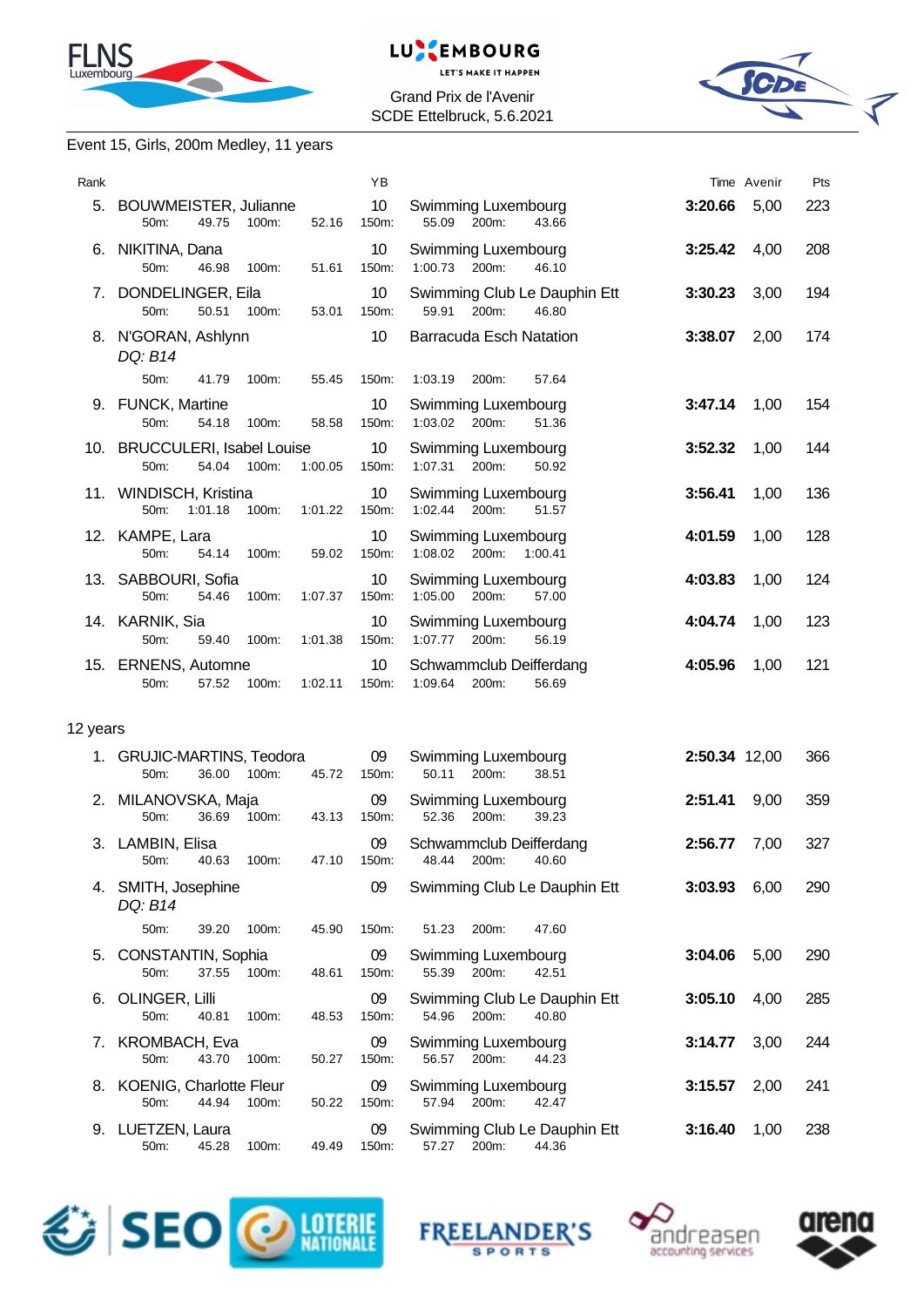



Grand Prix de l'Avenir SCDE Ettelbruck, 5.6.2021



#### Event 15, Girls, 200m Medley, 12 years

| Rank     |                                                |                  | YB          |                                                           |         | Time Avenir | Pts                      |
|----------|------------------------------------------------|------------------|-------------|-----------------------------------------------------------|---------|-------------|--------------------------|
|          | 10. RIVELLINI, Frida<br>50m:<br>48.93          | 51.50<br>100m:   | 09<br>150m: | Swimming Luxembourg<br>200m:<br>1:02.10<br>39.77          | 3:22.30 | 1,00        | 218                      |
|          | 11. PIACENTINI, Giulia<br>50m:<br>47.28        | 100m:<br>51.90   | 09<br>150m: | Swimming Luxembourg<br>59.74 200m:<br>45.37               | 3:24.29 | 1,00        | 212                      |
|          | 12. FERNANDES DIAS, Gabriela<br>50m:<br>52.69  | 100m:<br>51.82   | 09<br>150m: | Cercle de Natation Dudelange<br>56.34 200m:<br>48.15      | 3:29.00 | 1,00        | 198                      |
|          | 13. BRITZ, Lea<br>50m:<br>51.69                | 52.05<br>100m:   | 09<br>150m: | Swimming Club Le Dauphin Ett<br>1:00.93 200m:<br>46.20    | 3:30.87 | 1,00        | 192                      |
|          | 14. BRADTKE, Anais<br>50m:<br>47.49            | 100m:<br>56.06   | 09<br>150m: | Swimming Luxembourg<br>59.89<br>200m:<br>48.43            | 3:31.87 | 1,00        | 190                      |
|          | 15. CISZEK, Alina<br>DQ: P2                    |                  | 09          | Swimming Club Le Dauphin Ett                              | 3:42.84 | 1,00        | 163                      |
|          | 50m:<br>47.52                                  | 100m:<br>53.04   | 150m:       | 1:06.79<br>200m:<br>55.49                                 |         |             |                          |
|          | 16. KAPANTAIDAKI, Maria Rafaela<br>DQ: M1      |                  | 09          | Swimming Luxembourg                                       | 3:46.33 | 1,00        | 156                      |
|          | 50m:<br>45.61                                  | 100m:<br>56.74   | 150m:       | 58.39<br>200m:<br>1:05.59                                 |         |             |                          |
|          | 17. PATTEN CANDASAMY, Mythili<br>52.82<br>50m: | 100m:<br>1:01.09 | 09<br>150m: | Swimming Club Le Dauphin Ett<br>1:00.90<br>200m:<br>52.93 | 3:47.74 | 1,00        | 153                      |
|          | 18. JANEIRO PEREIRA, Matilde<br>DQ: M2         |                  | 09          | Schwammclub Monnerech                                     | 4:01.26 | 1,00        | 128                      |
|          | 50m:<br>50.96                                  | 100m:<br>59.32   | 150m:       | 1:11.58<br>200m:<br>59.40                                 |         |             |                          |
|          | 19. GIESLER, Lore<br>DQ: M2                    |                  | 09          | Swimming Luxembourg                                       | 4:02.90 | 1,00        | 126                      |
|          | 50m:<br>1:00.29                                | 1:03.51<br>100m: | 150m:       | 57.46<br>200m:<br>1:01.64                                 |         |             |                          |
|          | 20. VALKOVSZKY, Emese<br>50m:<br>56.02         | 1:03.79<br>100m: | 09<br>150m: | Swimming Luxembourg<br>1:07.29<br>200m:<br>58.63          | 4:05.73 | 1,00        | 121                      |
|          | 21. THINNES, Tara<br>DQ: M1                    |                  | 09          | Cercle Nautique Petange                                   | 4:16.36 | 1,00        | 107                      |
|          | 50m:<br>1:06.35                                | 100m:<br>59.82   | 150m:       | 1:05.75<br>200m:<br>1:04.44                               |         |             |                          |
|          | DNS OYEVAAR, Juliette<br>WDR FRADET, Maelle    |                  | 09<br>09    | Lux Sharks 16<br>Schwammclub Deifferdang                  |         |             |                          |
| Event 16 | 05.06.2021 - 17:07                             |                  |             | Boys, 200m Medley                                         |         |             | 12 - 13 years<br>Results |

| Points: FINA 2019 |                                       |       |          |       |                |                                                    |                 |     |
|-------------------|---------------------------------------|-------|----------|-------|----------------|----------------------------------------------------|-----------------|-----|
| Rank              |                                       |       |          |       | ΥB             |                                                    | Time Avenir     | Pts |
| 12 years          |                                       |       |          |       |                |                                                    |                 |     |
| 1.                | VALENTINI, Stefano<br>$50m$ :         | 39.13 | $100m$ : | 42.93 | 09<br>150m:    | Schwammclub Monnerech<br>53.46<br>200m:<br>37.62   | 2:53.14 12,00   | 253 |
|                   | 2. REINESCH, Inaki<br>50 <sub>m</sub> | 38.28 | $100m$ : | 44.86 | 09<br>$150m$ : | Schwammclub Deifferdang<br>200m:<br>52.41<br>39.54 | 9.00<br>2:55.09 | 245 |
| 3.                | REDING, Deyan<br>$50m$ :              | 40.15 | $100m$ : | 44.13 | 09<br>150m:    | Swimming Luxembourg<br>51.89<br>200m:<br>40.42     | 2:56.59<br>7.00 | 239 |







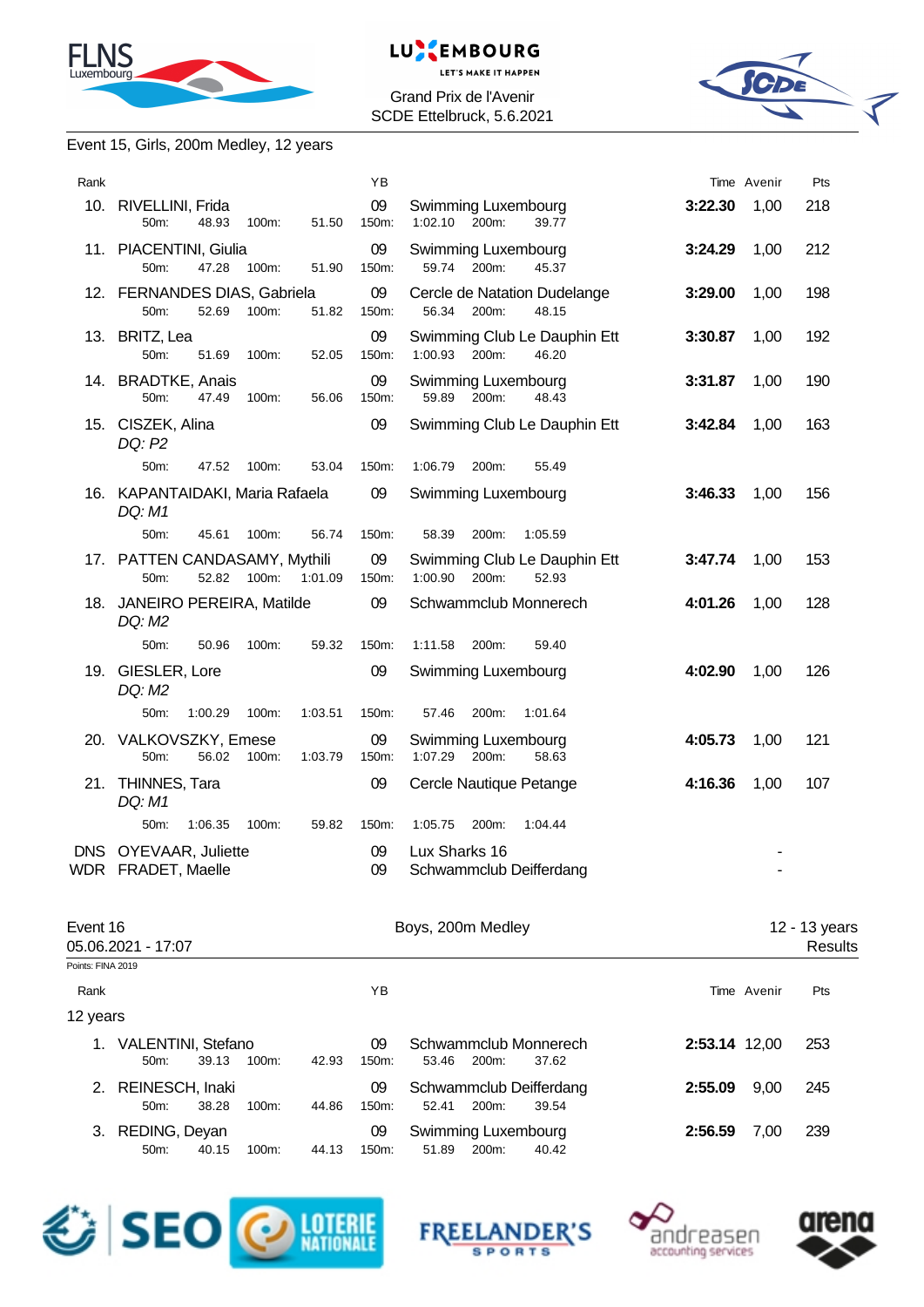



Grand Prix de l'Avenir SCDE Ettelbruck, 5.6.2021



#### Event 16, Boys, 200m Medley, 12 years

| Rank     |                                                                   | YB                     |                                                                   |               | Time Avenir | Pts |
|----------|-------------------------------------------------------------------|------------------------|-------------------------------------------------------------------|---------------|-------------|-----|
|          | 4. RUIZ, Jacobo<br>50 <sub>m</sub> :<br>37.28<br>100m:            | 09<br>150m:<br>45.01   | Schwammclub Monnerech<br>57.42<br>200m:<br>39.13                  | 2:58.84       | 6,00        | 230 |
| 5.       | THILL, Hugo<br>50m:<br>40.00<br>100m:                             | 09<br>49.23<br>150m:   | Schwammclub Deifferdang<br>53.26<br>38.79<br>200m:                | 3:01.28       | 5,00        | 221 |
|          | 6. KIDD, Alexander<br>50m:<br>41.71<br>100m:                      | 09<br>150m:<br>45.92   | Swimming Luxembourg<br>200m:<br>56.92<br>44.67                    | 3:09.22       | 4,00        | 194 |
|          | 7. OESCH, Noah<br>39.25<br>50m:<br>100m:                          | 09<br>150m:<br>50.89   | Schwammclub Monnerech<br>59.16<br>200m:<br>45.24                  | 3:14.54       | 3,00        | 178 |
|          | 8. BEHLIL, Alp<br>50m:<br>48.80<br>100m:                          | 09<br>51.41<br>150m:   | Swimming Luxembourg<br>57.90<br>200m:<br>44.72                    | 3:22.83       | 2,00        | 157 |
|          | 9. FABER, Max<br>51.94<br>50m:<br>100m:                           | 09<br>150m:<br>50.18   | Schwammclub Monnerech<br>59.26 200m:<br>42.61                     | 3:23.99       | 1,00        | 155 |
|          | 10. FALTZ, Aleksandar<br>50m:<br>48.50<br>100m:                   | 09<br>51.27<br>150m:   | Swimming Club Le Dauphin Ett<br>56.22<br>200m:<br>48.11           | 3:24.10       | 1,00        | 154 |
|          | 11. BRANGIER, Jean-Remi<br>50m:<br>48.06<br>100m:                 | 09<br>56.37<br>150m:   | Swimming Luxembourg<br>1:00.00 200m:<br>49.99                     | 3:34.42       | 1,00        | 133 |
|          | 12. SCHONS, Oscar<br>45.55<br>50 <sub>m</sub> :<br>100m:          | 09<br>150m:<br>59.56   | Lux Sharks 16<br>1:01.56 200m:<br>49.03                           | 3:35.70       | 1,00        | 131 |
|          | 13. SAOUDAOUI, Akram<br>DQ: M2                                    | 09                     | Cercle Nautique Petange                                           | 3:36.15       | 1,00        | 130 |
|          | 50m:<br>50.40<br>100m:                                            | 51.28<br>150m:         | 1:01.99<br>200m:<br>52.48                                         |               |             |     |
|          | 14. BASSO, Raoul<br>DQ: M2                                        | 09                     | Swimming Luxembourg                                               | 3:37.56       | 1,00        | 127 |
|          | 50m:<br>50.66<br>100m:                                            | 150m:<br>56.62         | 53.72<br>200m:<br>56.56                                           |               |             |     |
|          | 15. TROIA REVERTE, Giacomo<br>55.39<br>50m:<br>100m:              | 09<br>55.78<br>150m:   | Swimming Luxembourg<br>1:00.68 200m:<br>48.20                     | 3:40.05       | 1,00        | 123 |
|          | 16. LAFORGIA, Pietro<br>52.08<br>100m:<br>50m:                    | 09<br>150m:<br>58.66   | Swimming Club Le Dauphin Ett<br>1:03.59 200m:<br>50.30            | 3:44.63       | 1,00        | 116 |
|          | 17. LECLERCQ, Thomas<br>DQ: D9                                    | 09                     | Swimming Luxembourg                                               | 3:47.28       | 1,00        | 112 |
|          | 50m: 49.97 100m: 57.39 150m:                                      |                        | 1:00.39 200m:<br>59.53                                            |               |             |     |
|          | 18. CRAENEN, Loic<br>100m:<br>50m:<br>57.75                       | 09<br>150m:<br>56.87   | Swimming Luxembourg<br>1:06.99<br>200m:<br>58.28                  | 3:59.89       | 1,00        | 95  |
|          | 19. BREMER, Raul Liam<br>50m:<br>1:05.99<br>100m:                 | 09<br>150m:<br>1:16.39 | Cercle Nautique Petange<br>1:09.15<br>200m:<br>1:05.57            | 4:37.10       | 1,00        | 61  |
|          | DNS BARANCZYK, Leon<br>DNS CHAMONARD, Thomas<br>DNS SOPA, Edvinas | 09<br>09<br>09         | Swimming Luxembourg<br>Swimming Luxembourg<br>Swimming Luxembourg |               |             |     |
| 13 years |                                                                   |                        |                                                                   |               |             |     |
|          | 1. VISSER, Mats<br>50m:<br>34.17<br>100m:                         | 08<br>150m:<br>40.21   | Swimming Club Le Dauphin Ett<br>49.30<br>200m:<br>36.48           | 2:40.16 12,00 |             | 320 |
|          | 2. KUNEN, Fynn<br>33.80<br>50m:<br>100m:                          | 08<br>150m:<br>42.57   | Swimming Luxembourg<br>50.38<br>200m:<br>34.82                    | 2:41.57       | 9,00        | 312 |
| 3.       | ORTIZ BOGDANOV, Pablo<br>50m:<br>36.36<br>100m:                   | 08<br>42.58<br>150m:   | Swimming Luxembourg<br>40.52<br>49.85<br>200m:                    | 2:49.31       | 7,00        | 271 |
|          |                                                                   |                        |                                                                   |               |             |     |